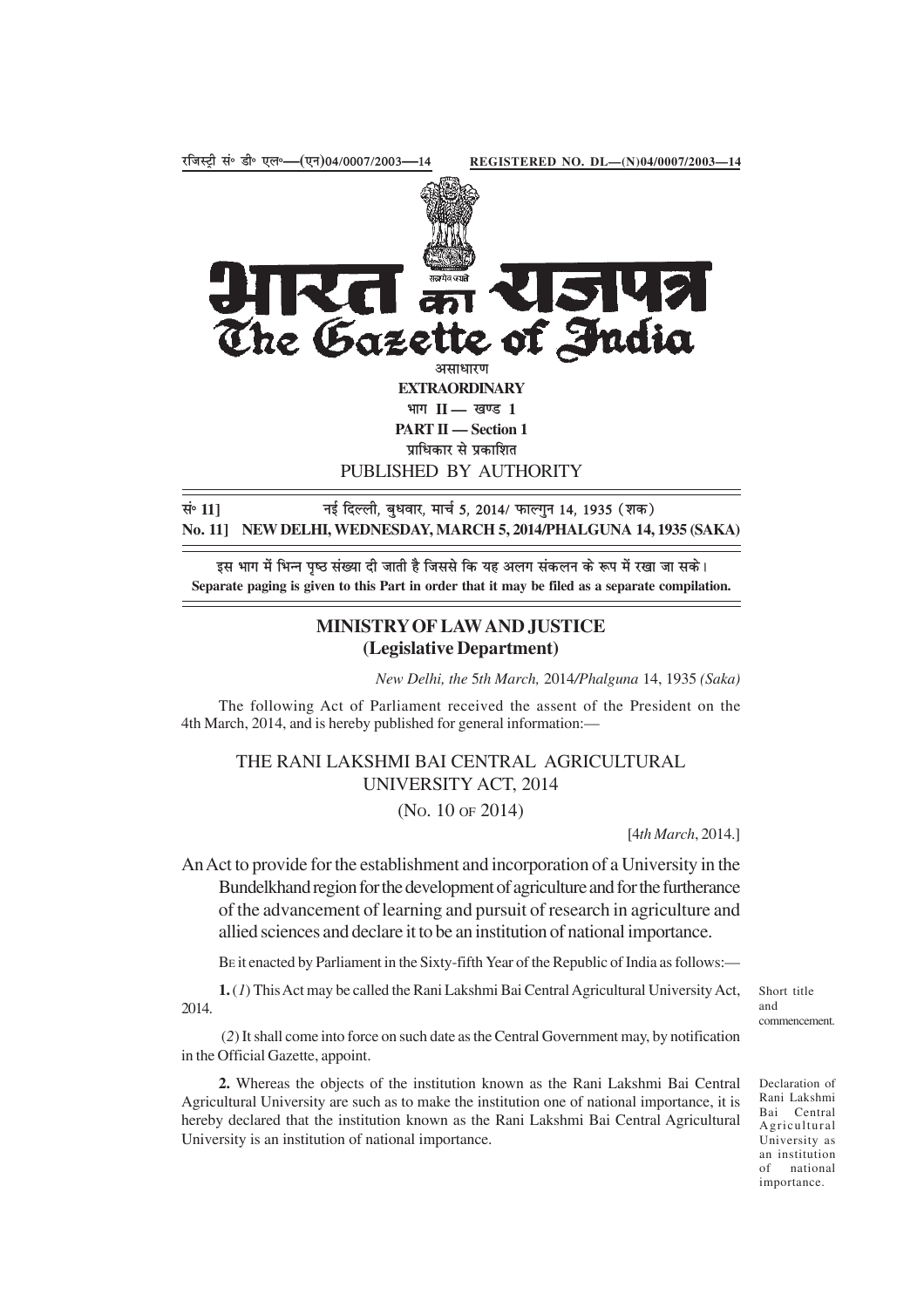Definitions.

**3.** In this Act, and in all Statutes made hereunder, unless the context otherwise requires,—

(*a*) "Academic Council" means the Academic Council of the University;

 (*b*) "Academic staff" means such categories of staff as are designated as academic staff by the Ordinances;

(*c*) "agriculture" means the basic and applied sciences of the soil and water management, crop production including production of all garden crops, control of plants, pests and diseases, horticulture including floriculture, animal husbandry including veterinary and dairy science, fisheries, forestry including farm forestry, homescience, agricultural engineering and technology, marketing and processing of agricultural and animal husbandry products, land use and management;

(*d*) "Board" means the Board of Management of the University;

(*e*) "Board of Studies" means the Board of Studies of the University;

(*f*) "Bundelkhand" means the area covering six districts, namely Chhatarpur, Damoh, Datia, Panna, Sagar and Tikamgarh of Madhya Pradesh and seven districts, namely Banda, Chitrakoot, Hamirpur, Jalaun, Jhansi, Lalitpur and Mahoba of Uttar Pradesh;

(*g*) "Chancellor" means the Chancellor of the University;

(*h*) "college" means a constituent college of the University whether located at the headquarters, campus or elsewhere;

(*i*) "Department" means a Department of Studies of the University;

(*j*) "employee" means any person appointed by the University and includes teachers and other staff of the University;

(*k*) "extension education" means the educational activities concerned with the training of orchardists, farmers and other groups serving agriculture, horticulture, fisheries and improved practices related thereto and the various phases of scientific technology related to agriculture and agricultural production including post harvest technology and marketing;

(*l*) "Faculty" means Faculty of the University;

(*m*) "Ordinances" means the Ordinances of the University;

(*n*) "Regulations" means the Regulations made by any authority of the University;

(*o*) "Research Advisory Committee" means the Research Advisory Committee of the University;

(*p*) "Statutes" means the Statutes of the University;

(*q*) "Student" means a person enrolled in the University for undergoing a course of studies for obtaining a degree, diploma or other academic distinction duly instituted;

(*r*) "teachers" means Professors, Associate Professors, Assistant Professors, Teaching Faculty Members and their equivalent appointed for imparting instruction or conducting research or extension education programmes or combination of these in the University, college or any institute maintained by the University and designated as teachers by the Ordinances;

(*s*) "University" means the Rani Lakshmi Bai Central Agricultural University established under this Act;

(*t*) "Vice-Chancellor" means the Vice-Chancellor of the University;

(*u*) "Visitor" means the Visitor of the University.

**4.** (*1*) There shall be established a University by the name of the "Rani Lakshmi Bai Central Agricultural University".

The University.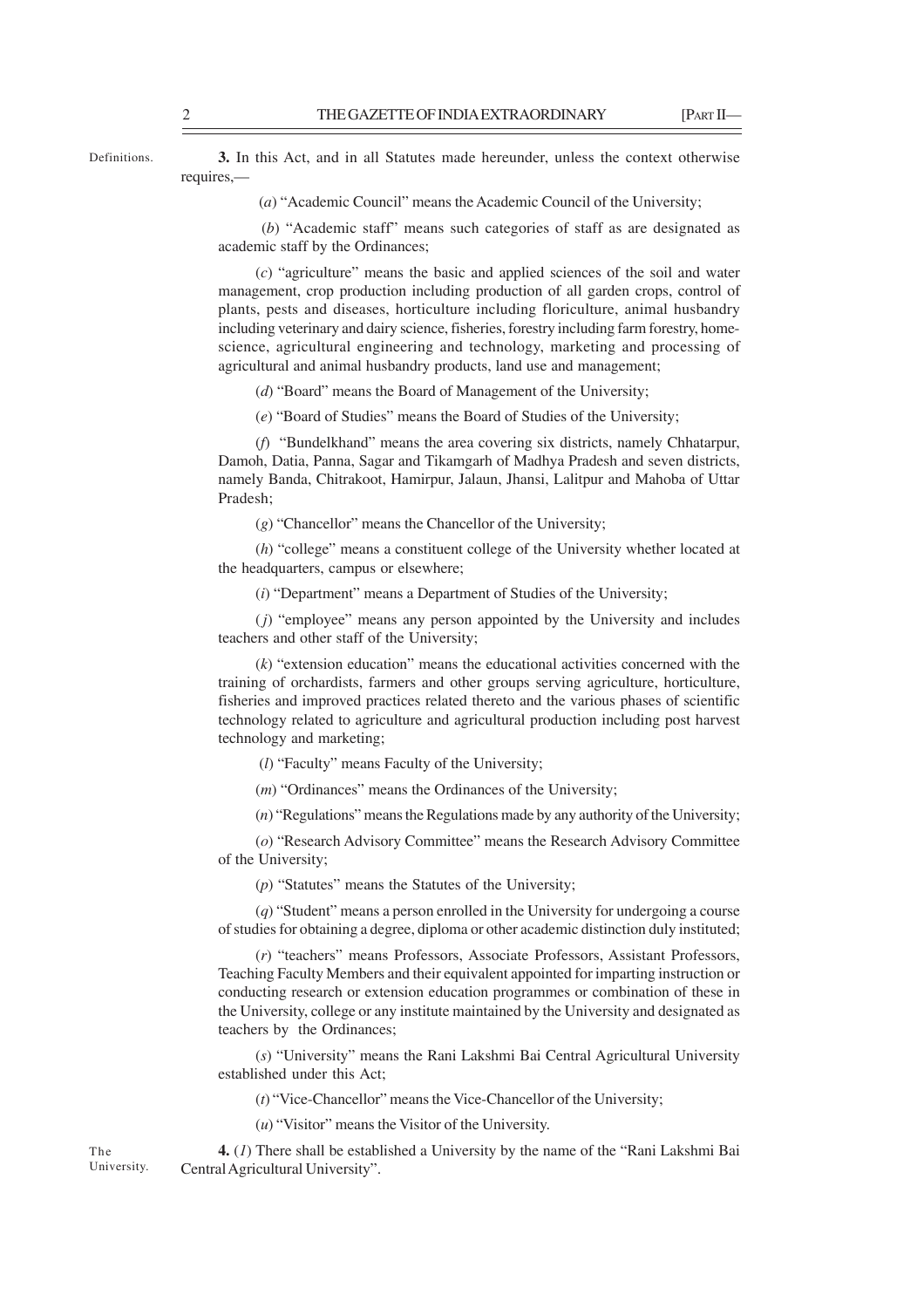(*2*) The headquarters of the University shall be at Jhansi in the State of Uttar Pradesh and it may also establish campuses at such other places within its jurisdiction as it may deem fit:

Provided that the University shall establish two colleges in the State of Madhya Pradesh and two colleges at Jhansi in the State of Uttar Pradesh in the Bundelkhand Region.

(*3*) The first Chancellor and the first Vice-Chancellor and the first members of the Board, the Academic Council and all persons who may hereafter become such officers or members, so long as they continue to hold such office or membership are hereby constituted a body corporate by the name of the Rani Lakshmi Bai Central Agricultural University.

 (*4*) The University shall have perpetual succession and a common seal and shall sue and be sued by the said name.

**5.** The objects of the University shall be—

 (*a*) to impart education in different branches of agriculture and allied sciences as it may deem fit; University.

 (*b*) to further the advancement of learning and conducting of research in agricultural and allied sciences;

(*c*) to undertake programmes of extension education in Bundelkhand in the districts of the States under its jurisdiction;

 (*d*) to promote partnership and linkages with national and international educational institutions; and

(*e*) to undertake such other activities as it may, from time to time, determine.

**6.** The University shall have the following powers, namely:—

(*i*) to make provisions for instructions in agriculture and allied sciences;

(*ii*) to make provisions for conduct of research in agriculture and allied branches of learning;

(*iii*) to make provisions for dissemination of the findings of research and technical information through extension programmes;

(*iv*) to grant, subject to such conditions as it may determine, diplomas or certificates to, and confer degrees or other academic distinctions on the basis of examination, evaluation or any other method of testing, on persons, and to withdraw any such diplomas, certificates, degrees or other academic distinction for good and sufficient cause;

(*v*) to confer honorary degrees or other distinctions in the manner prescribed by the Statutes;

(*vi*) to provide lectures and instructions for field workers, village leaders and other persons not enrolled as regular students of the University and to grant certificates to them as may be prescribed by the Statutes;

(*vii*) to co-operate or collaborate or associate with any other University or authority or institution of higher learning in such manner and for such purpose as the University may determine;

(*viii*) to establish and maintain colleges relating to agriculture, horticulture, fisheries, forestry, veterinary and animal science, dairying, home-science and allied sciences, as necessary;

(*ix*) to establish and maintain such campuses, special centres, specialised laboratories, libraries, museums or other units for research and institution as are, in its opinion, necessary for the furtherance of its objects;

(*x*) to create teaching, research and extension education posts and to make appointments thereto;

Powers of the

University.

Objects of the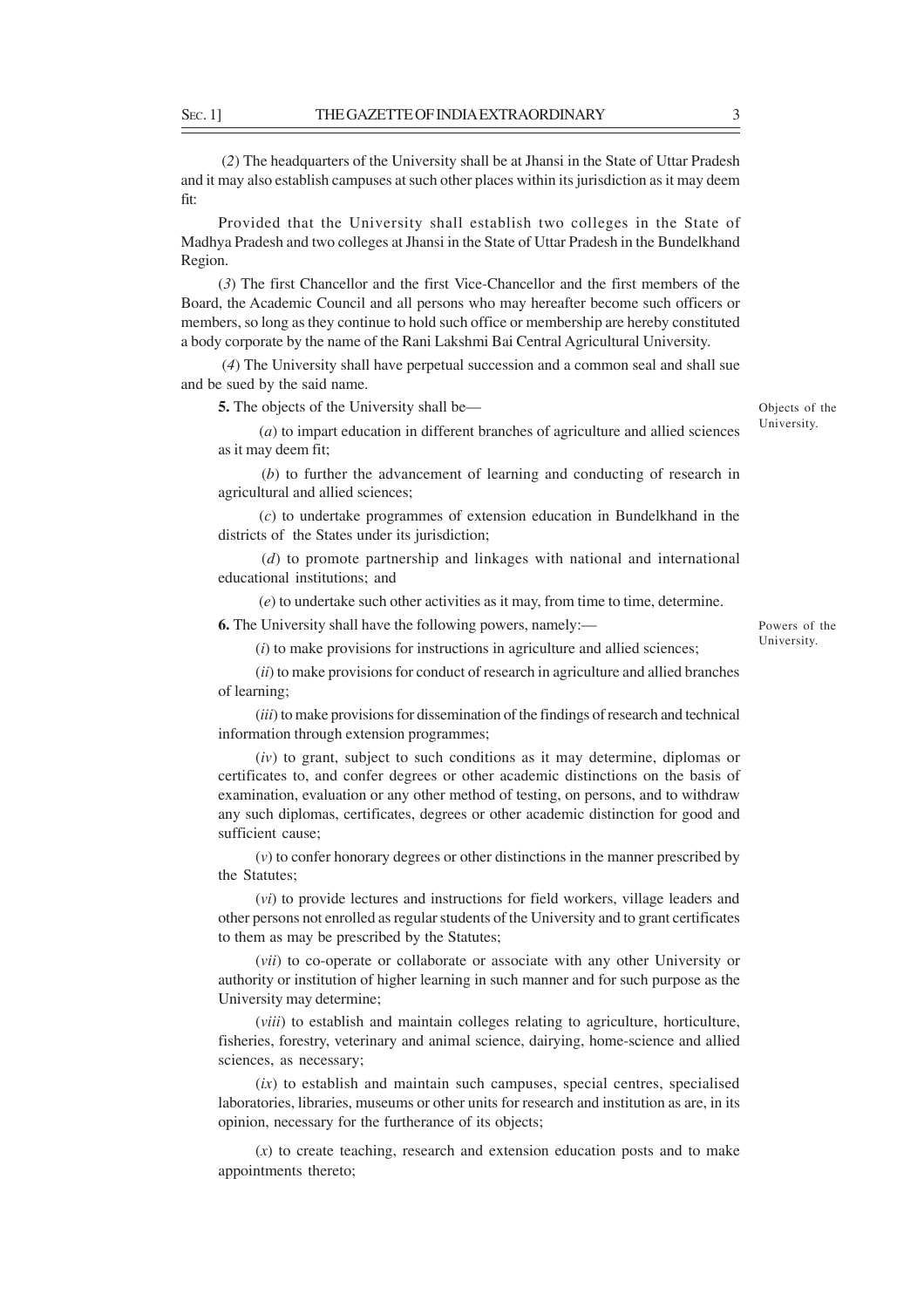(*xi*) to create administrative, ministerial and other posts and to make appointments thereto;

(*xii*) to institute and award fellowships, scholarships, studentships, medals and prizes;

(*xiii*) to determine standards of admission to the University which may include examination, evaluation or any other method of testing;

(*xiv*) to provide and maintain residential accommodation for students and employees;

(*xv*) to supervise the residential accommodation of the students and employees of the University and to make arrangements for promoting their health and general welfare;

(*xvi*) to lay down conditions of service of all categories of employees, including their code of conduct;

(*xvii*) to regulate and enforce discipline among the students and the employees and to take such disciplinary measures in this regard as it may deem necessary;

(*xviii*) to fix, demand and receive such fees and other charges as may be prescribed by the Statutes;

(*xix*) to borrow, with the approval of the Central Government on the security of its property, money for the purpose of the University;

(*xx*) to receive benefactions, donations and gifts and to acquire, hold, manage and dispose of any property, movable or immovable including trust and endowment properties, for its purposes;

(*xxi*) to do all such other acts and things as may be necessary, incidental or conducive to the attainment of all or any of its objects.

Jurisdiction.

**7.** (*1*) The jurisdiction and responsibility of the University with respect to teaching, research and programmes of extension education at the University level, in the field of agriculture shall extend to whole country and priority shall be laid on the issues related to Bundelkhand region.

 (*2*) All colleges, research and experimental stations or other institutions to be established under the authority of the University shall come in as constituent units under the full management and control of the officers and authorities and no such units shall be recognised as affiliated units.

 (*3*) The University may assume responsibility for the training of field extension workers and others and may develop such training centres as may be required in various parts of Bundelkhand under its jurisdiction.

University open to all classes, castes and creed.

**8.** The University shall be open to persons of either sex and of whatever caste, creed, race or class, and it shall not be lawful for the University to adopt or impose on any person, any test whatsoever of religious belief or profession in order to entitle him to be appointed as a teacher of the University or to hold any other office therein or be admitted as a student in the University or to graduate thereat or to enjoy or exercise any privilege thereof:

Provided that nothing in this section shall be deemed to prevent the University from making special provisions for the employment or admission of women, persons with disabilities or of persons belonging to the weaker sections of the society and, in particular, of the Scheduled Castes, the Scheduled Tribes and the other socially and educationally backward classes of citizens.

The Visitor.

**9.** (*1*) The President of India shall be the Visitor of the University.

(*2*) Subject to the provisions of sub-sections (*3*) and (*4*), the Visitor shall have the right to cause an inspection to be made, by such person or persons as he may direct, of the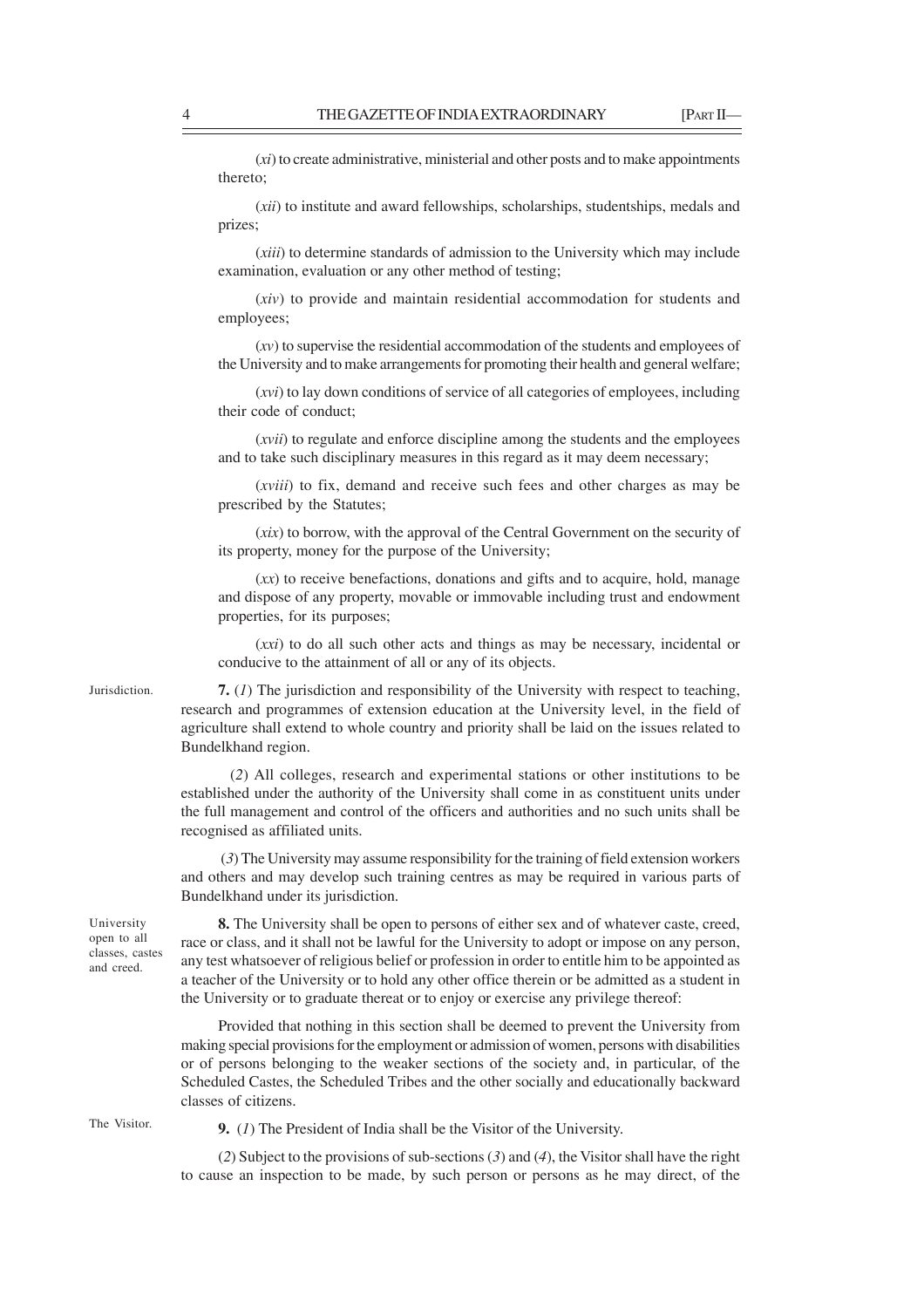University, its buildings, laboratories, libraries, museums, workshops and equipments, and of any institution or college and also of the examination, instruction and other work conducted or done by the University, and to cause an inquiry to be made in like manner in respect of any matter connected with the administration and finances of the University.

(*3*) The Visitor shall, in every case, give notice to the University of his intention to cause, an inspection or inquiry to be made and the University shall, on receipt of such notice, have the right to make, within thirty days from the date of receipt of the notice or such other period as the Visitor may determine, such representations to him as it may consider necessary.

(*4*) After considering the representations, if any, made by the University, the Visitor may cause to be made such inspection or inquiry as is referred to in sub-section (*2*).

(*5*) Where an inspection or inquiry has been caused to be made by the Visitor, the University shall be entitled to appoint a representative who shall have the right to appear in person and to be heard on such inspection or inquiry.

(*6*) The Visitor may address the Vice-Chancellor with reference to the results of such inspection or inquiry together with such views and advice with regard to the action to be taken thereon as the Visitor may be pleased to offer and on receipt of the address made by the Visitor, the Vice-Chancellor shall communicate forthwith to the Board, the results of the inspection or inquiry and the views of the Visitor and the advice tendered by him upon the action to be taken thereon.

(*7*) The Board shall communicate through the Vice-Chancellor to the Visitor such action, if any, as it proposes to take or has been taken by it upon the results of such inspection or inquiry.

(*8*) Where the Board does not, within reasonable time, take action to the satisfaction of the Visitor, the Visitor may, after considering any explanation furnished or representation made by the Board, issue such directions as he may think fit and the Board shall be bound to comply with such directions.

(*9*) Without prejudice to the foregoing provisions of this section, the Visitor may, by an order in writing, annul any proceeding of the University which is not in conformity with this Act, the Statutes or the Ordinances:

Provided that before making any such order, he shall call upon the University to show cause why such an order should not be made and, if any cause is shown within a reasonable time, he shall consider the same.

(*10*) The Visitor shall have such other powers as may be prescribed by the Statutes.

**10.** The following shall be the officers of the University, namely:—

Officers of the University.

(*1*) the Chancellor;

- (*2*) the Vice-Chancellor;
- (*3*) the Deans;
- (*4*) the Directors;
- (*5*) the Registrar;
- (*6*) the Comptroller;
- (*7*) the University Librarian; and

(*8*) such other officers as may be prescribed by the Statutes.

**11.** (*1*) The Chancellor shall be appointed by the Visitor in such manner as may be prescribed by the Statutes. The Chancellor.

(*2*) The Chancellor shall, by virtue of his office, be the Head of the University.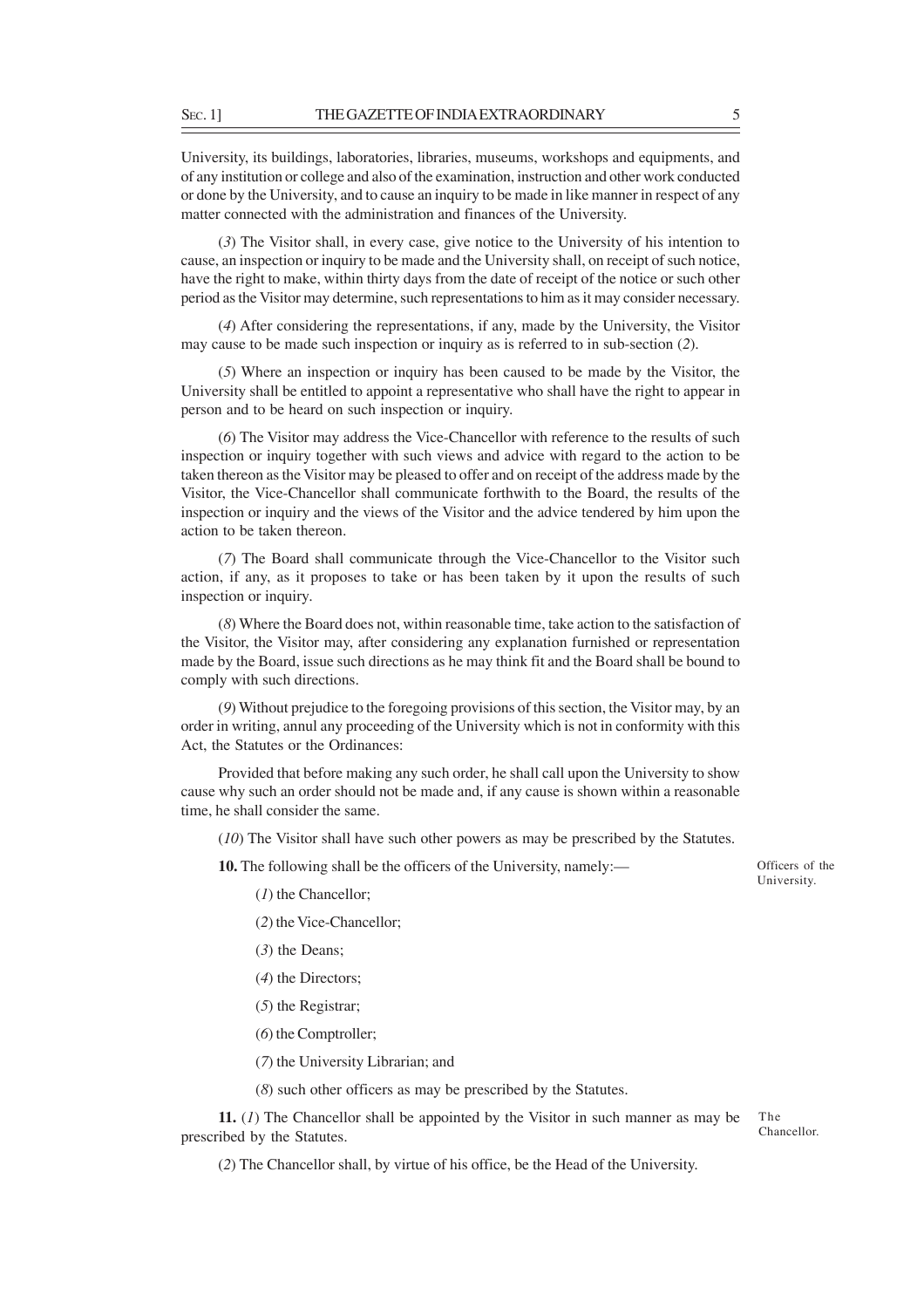(*3*) The Chancellor shall, if present, preside at the convocations of the University held for conferring degrees.

The Vice-Chancellor.

**12.** (*1*) The Vice-Chancellor shall be appointed by the Visitor in such manner as may be prescribed by the Statutes.

(*2*) The Vice-Chancellor shall be the principal executive and academic officer of the University and shall exercise general supervision and control over the affairs of the University and give effect to the decisions of all the authorities of the University.

(*3*) The Vice-Chancellor may, if he is of the opinion that immediate action is necessary on any matter, exercise any power conferred on any authority of the University by or under this Act and shall report to such authority the action taken by him on such matter:

 Provided that if the authority concerned is of opinion that such action ought not to have been taken, it may refer the matter to the Visitor whose decision thereon shall be final:

 Provided further that any person in the service of the University who is aggrieved by the action taken by the Vice-Chancellor under this sub-section shall have the right to appeal against such action to the Board within three months from the date on which decision on such action is communicated to him and thereupon the Board may confirm, modify or reverse the action taken by the Vice-Chancellor.

 (*4*) The Vice-Chancellor, if he is of the opinion that any decision of any authority of the University is beyond the powers of the authority conferred by the provisions of this Act, the Statutes or the Ordinances or that any decision taken is not in the interest of the University, may ask the authority concerned to review its decision within sixty days of such decision and if the authority refuses to review the decision either in whole or in part or no decision is taken by it within the said period of sixty days, the matter shall be referred to the Visitor whose decision thereon shall be final.

(*5*) The Vice-Chancellor shall exercise such other powers and perform such other duties as may be prescribed by the Statutes or the Ordinances.

Deans and **Directors** 

**13.** Every Dean and every Director shall be appointed in such manner and shall exercise such powers and perform such duties as may be prescribed by the Statutes.

The Registrar.

**14.** (*1*) The Registrar shall be appointed in such manner as may be prescribed by the Statutes.

(*2*) The Registrar shall have the power to enter into agreements, sign documents and authenticate records on behalf of the University and shall exercise such powers and perform such duties as may be prescribed by the Statutes.

**15.** The Comptroller shall be appointed in such manner and shall exercise such powers and perform such duties as may be prescribed by the Statutes. The Comptroller.

Other officers.

**16.** The manner of appointment and powers and duties of the other officers of the University shall be as prescribed by the Statutes.

Authorities of the University.

- **17.** The following shall be the authorities of the University, namely:-—
	- (*1*) the Board of Management;
	- (*2*) the Academic Council;
	- (*3*) the Research Council;
	- (*4*) the Extension Education Council;
	- (*5*) the Finance Committee;
	- (*6*) the Faculties and Board of Studies; and
	- (*7*) such other authorities as may be prescribed by the Statutes.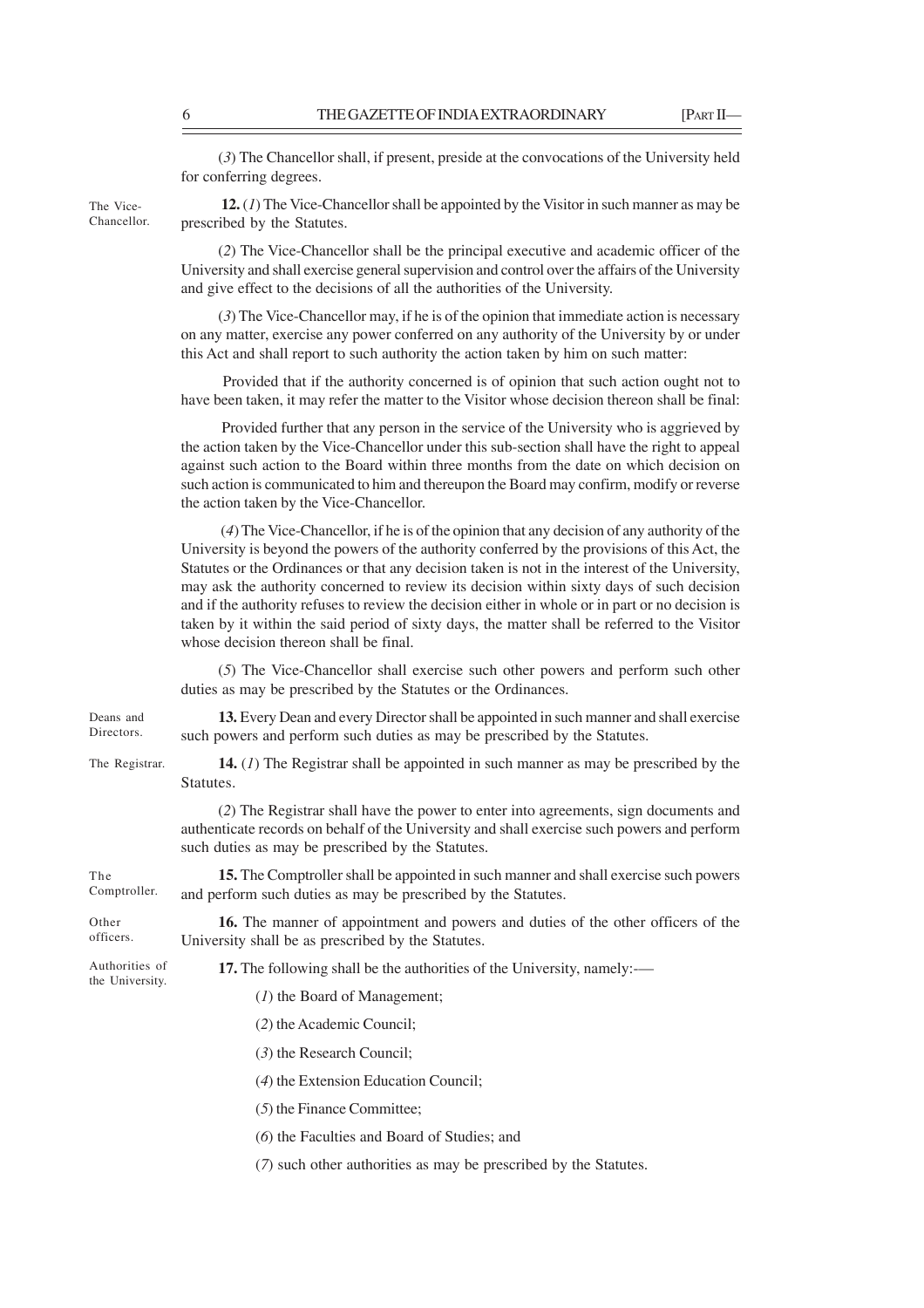**18.** (*1*) The Board of Management shall be the principal executive body of the University.

 (*2*) The constitution of the Board, the term of office of its members and its powers and functions shall be prescribed by the Statutes.

**19.** (*1*) The Academic Council shall be the principal academic body of the University and shall, subject to the provisions of this Act, the Statutes and Ordinances, have the control and general regulation of, and be responsible for, the maintenance of standards of learning, education, instruction, evaluation and examination within the University and shall exercise such other powers and perform such other functions as may be conferred or imposed upon it by the Statutes.

 (*2*) The constitution of the Academic Council and the term of office of its members shall be prescribed by the Statutes.

**20.** The constitution, powers and functions of the Research Council shall be prescribed by the Statutes.

**21.** The constitution, powers and functions of the Extension Education Council shall be prescribed by the Statutes.

**22.** The constitution, powers and functions of the Finance Committee shall be prescribed by the Statutes.

**23.** The University shall have such Faculties as may be prescribed by the Statutes.

**24.** The constitution, powers and functions of the Board of Studies shall be prescribed by the Statutes.

**25.** The constitution, powers and functions of other authorities of the University referred to in clause (*7*) of section 17 shall be such as may be prescribed by the Statutes.

**26.** Subject to the provisions of this Act, the Statutes may provide for all or any of the following matters, namely:—

 (*a*) the constitution, powers and functions of the authorities of the University, as may be constituted from time to time;

 (*b*) the appointment and continuance in office of the members of the said authorities, the filling up of vacancies of members, and all other matters relating to those authorities for which it may be necessary or desirable to provide;

 (*c*) the appointment, powers and duties of the officers of the University and their emoluments;

 (*d*) the appointment of teachers, academic staff and other employees of the University and their emoluments;

 (*e*) the appointment of teachers and academic staff working in any other University or organisation for a specific period for undertaking a joint project;

 (*f*) the conditions of service of employees including provision for pension, insurance and provident fund, the manner of termination of service and disciplinary action;

 (*g*) the principles governing the seniority of service of employees of the University;

 (*h*) the procedure for arbitration in cases of dispute between employees or students and the University;

 (*i*) the procedure for appeal to the Board by any employee or student against the action of any officer or authority of the University;

The Board of Management.

The Academic Council.

The Research Council.

The Extension Education Council.

The Finance Committee.

Faculties.

The Board of Studies.

authorities.

Statutes.

Other Power to make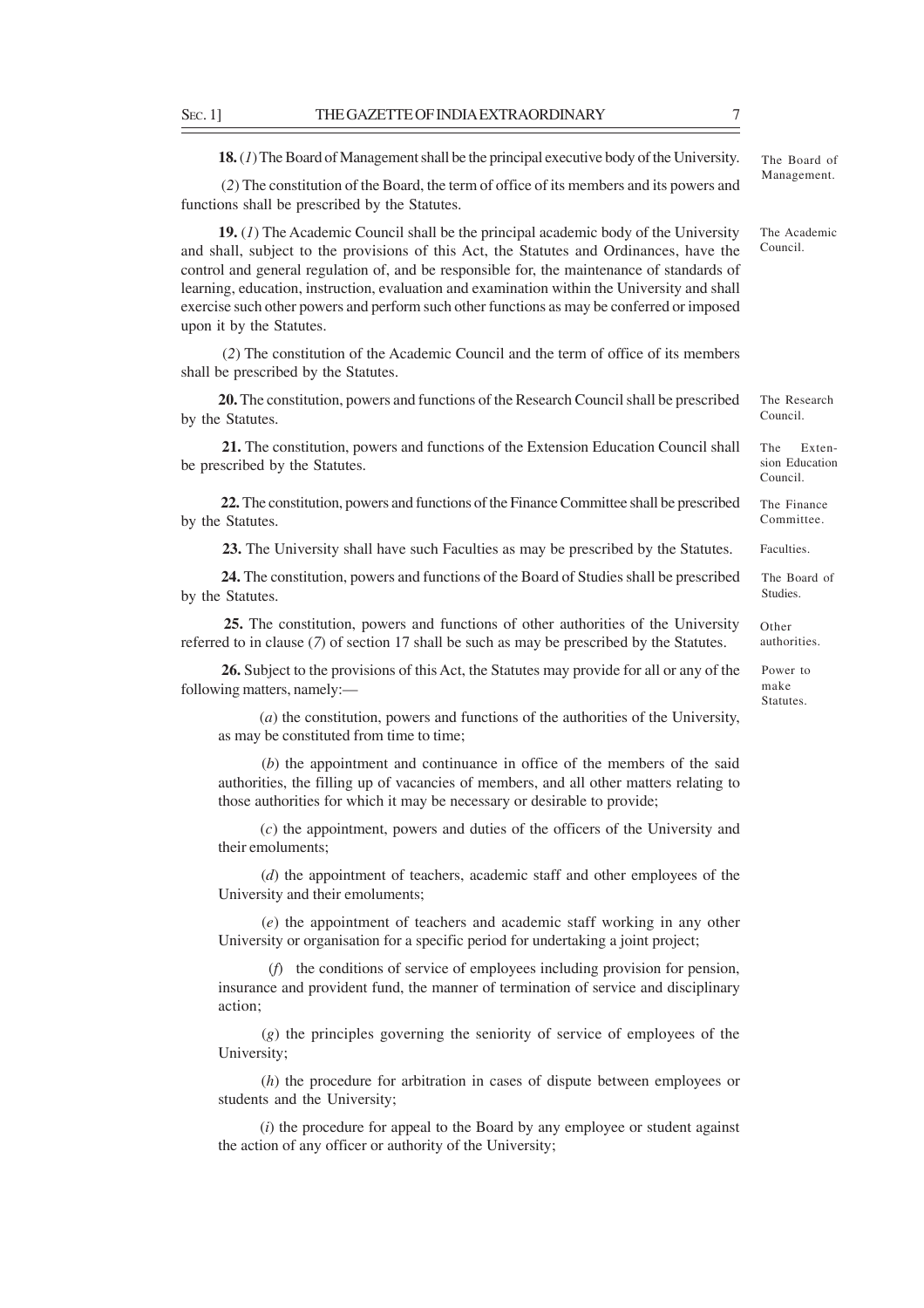(*j*) the establishment and abolition of Departments, centres, colleges and institutions;

(*k*) the conferment of honorary degrees;

(*l*) the withdrawal of degrees, diplomas, certificates and other academic distinctions;

(*m*) the institution of fellowships, scholarships, studentships, medals and prizes;

(*n*) the delegation of powers vested in the authorities or officers of the University;

(*o*) the maintenance of discipline among the employees and students;

(*p*) all other matters which are to be, or may be, prescribed by the Statutes.

**27.** (*1*) The first Statutes are those set out in the Schedule.

(*2*) The Board may from time to time make Statutes or may amend or repeal the Statutes referred to in sub-section (*1*):

 Provided that the Board shall not make, amend or repeal any Statute affecting the status, powers or constitution of any authority of the University until such authority has been given an opportunity of expressing an opinion in writing on the proposed changes, and any opinion so expressed shall be considered by the Board.

(*3*) Every Statute or any amendment or repeal of a Statute shall require the assent of the Visitor who may assent thereto or withhold assent therefrom or remit it to the Board for consideration.

(*4*) A Statute or a Statute amending or repealing an existing Statute shall have no validity unless it has been assented to by the Visitor.

(*5*) Notwithstanding anything contained in the foregoing sub-sections, the Visitor may amend or repeal the Statutes referred to in sub-section (*1*) during the period of three years immediately after the commencement of this Act.

(*6*) Notwithstanding anything contained in the foregoing sub-sections, the Visitor may direct the University to make provisions in the Statutes in respect of any matter specified by him and if the Board is unable to implement such direction within sixty days of its receipt, the Visitor may, after considering the reasons, if any, communicated by the Board for its inability to comply with such direction, make or amend the Statutes suitably.

Power to make Ordinances.

**28.** (*1*) Subject to the provisions of this Act and Statutes, the Ordinances may provide for all or any of the following matters, namely:—

(*a*) the admission of students to the University and their enrolment as such;

 (*b*) the courses of study to be laid down for all degrees, diplomas and certificates of the University;

(*c*) the medium of instruction and examination;

 (*d*) the award of degrees, diplomas, certificates and other academic distinctions, the qualifications for the same and the means to be taken relating to the granting and obtaining of the same;

 (*e*) the fees to be charged for courses of study in the University and for admission to the examinations, degrees, diplomas and certificates of the University;

 (*f*) the conditions for award of fellowships, scholarships, studentships, medals and prizes;

 (*g*) the conduct of examinations, including the term of office and manner of appointment and the duties of examining bodies, examiners and moderators;

Statutes how to be made.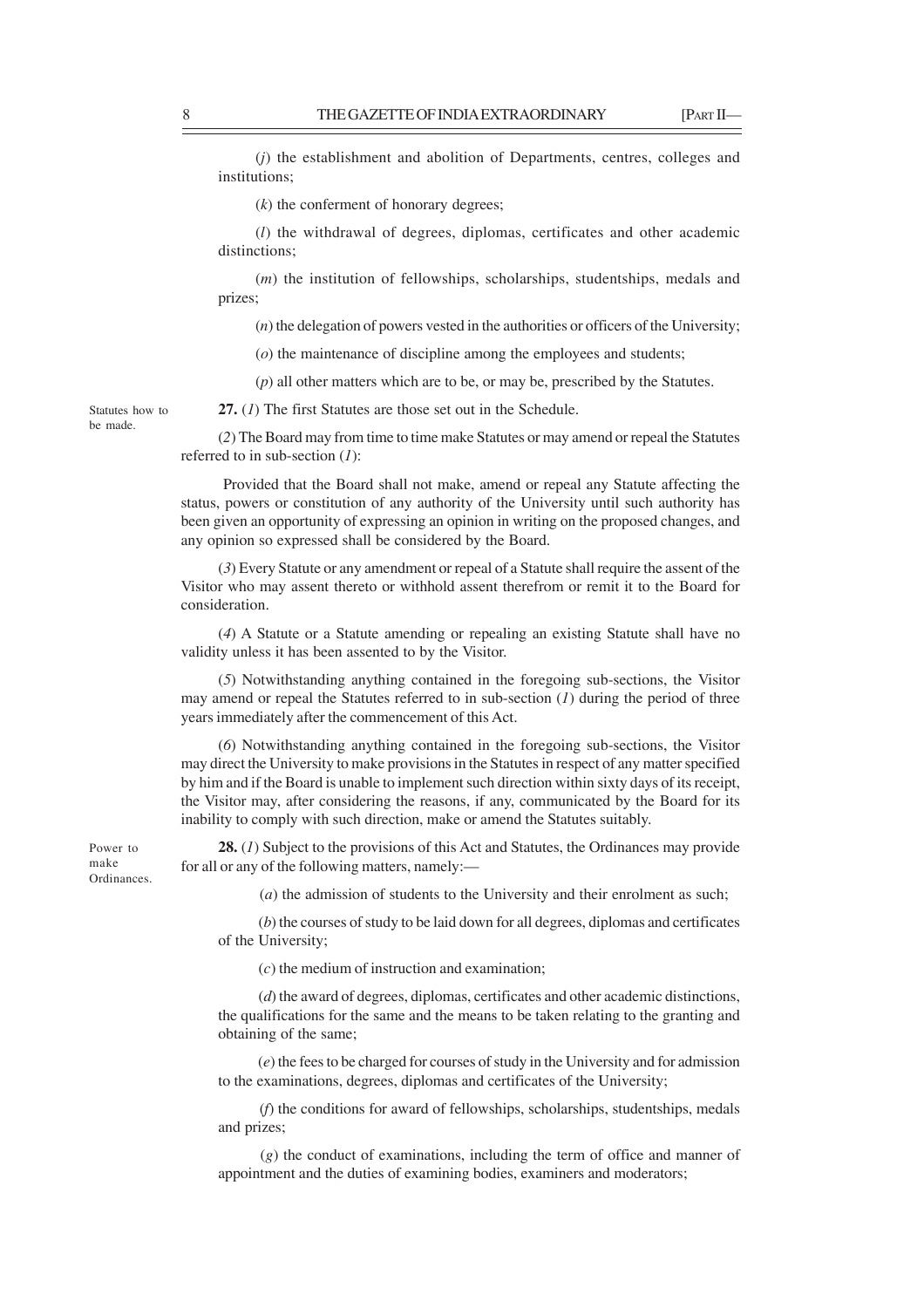(*h*) the conditions of residence of the students;

(*i*) the special arrangements, if any, which may be made for the residence, discipline and teaching of women students and the prescribing of special courses of studies for them;

(*j*) the appointment and emoluments of employees other than those for whom provision has been made in the Statutes;

(*k*) the establishment of special centres, specialised laboratories and other committees;

(*l*) the manner of co-operation and collaboration with other Universities and authorities including learned bodies or associations;

(*m*) the creation, composition and functions of any other body which is considered necessary for improving the academic life of the University;

(*n*) such other terms and conditions of service of teachers and other academic staff as are not prescribed by the Statutes;

(*o*) the management of colleges and institutions established by the University;

(*p*) the setting up of a machinery for redressal of grievances of employees; and

(*q*) all other matters which by this Act or the Statutes may be provided for by the Ordinances.

 (*2*) The first Ordinances shall be made by the Vice-Chancellor with the previous approval of the Central Government and the Ordinances so made may be amended or repealed at any time by the Board in the manner prescribed by the Statutes.

**29.** The authorities of the University may make Regulations, consistent with this Act, the Statutes and the Ordinances for the conduct of their own business and that of the Committees appointed by them and not provided for by this Act, the Statutes or the Ordinances in the manner prescribed by the Statutes. Regulations.

**30.** (*1*) The annual report of the University shall be prepared under the direction of the Board, which shall include, among other matters, the steps taken by the University towards the fulfilment of its objects and shall be submitted to the Board on or after such date as may be prescribed by the Statutes and the Board shall consider the report in its annual meeting. Annual report.

 (*2*) The Board shall submit the annual report to the Visitor along with its comments, if any.

(*3*) A copy of the annual report as prepared under sub-section (*1*) shall also be submitted to the Central Government, which shall, as soon as may be, cause the same to be laid before both the Houses of Parliament.

**31.** (*1*) The annual accounts of the University shall be prepared under the directions of the Board and shall, once at least every year and at intervals of not more than fifteen months, be audited by the Comptroller and Auditor-General of India or by such persons as he may authorise in this behalf.

 (*2*) A copy of the annual accounts together with the audit report thereon shall be submitted to the Board and the Visitor along with the observations of the Board.

 (*3*) Any observations made by the Visitor on the annual accounts shall be brought to the notice of the Board and observations of the Board, if any, shall be submitted to the Visitor.

 (*4*) A copy of the annual accounts together with the audit report as submitted to the Visitor, shall also be submitted to the Central Government, which shall, as soon as may be, cause the same to be laid before both the Houses of Parliament.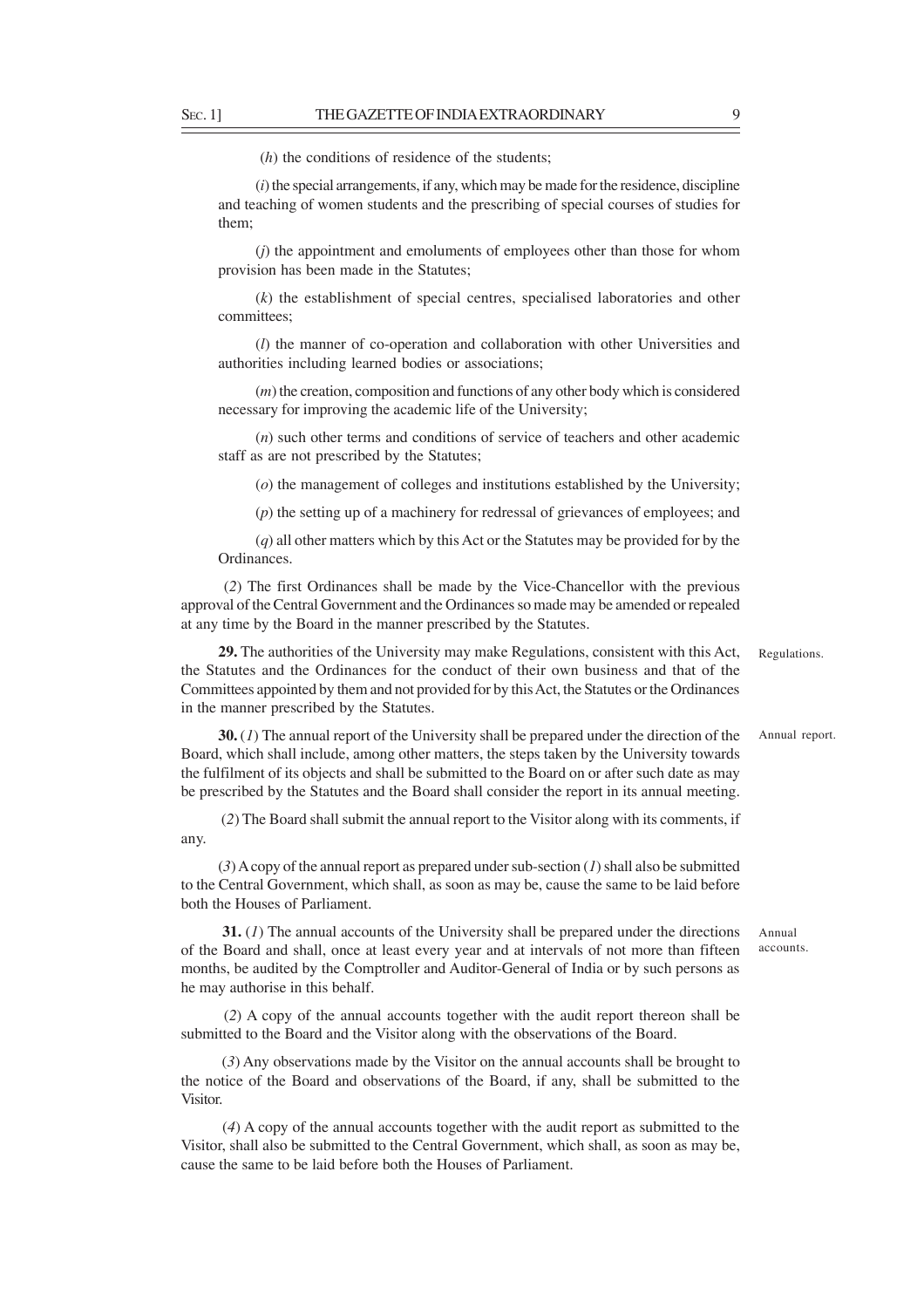(*5*) The audited annual accounts after having been laid before both the Houses of Parliament shall be published in the Official Gazette.

**32.** (*1*) Every employee of the University shall be appointed under a written contract, which shall be lodged with the University and a copy of which shall be furnished to the employee concerned. Conditions of

> (*2*) Any dispute arising out of the contract between the University and any employee shall, at the request of the employee, be referred to a Tribunal of Arbitration consisting of one member appointed by the Board, one member nominated by the employee concerned and an umpire appointed by the Visitor.

> (*3*) The decision of the Tribunal shall be final, and no suit shall lie in any civil court in respect of the matters decided by the Tribunal.

> (*4*) Every request made by the employee under sub-section (*2*) shall be deemed to be a submission to arbitration upon the terms of this section within the meaning of the Arbitration and Conciliation Act, 1996.

26 of 1996.

19 of 1925.

(*5*) The procedure for regulating the work of the Tribunal shall be prescribed by the Statutes.

Procedure of appeal and arbitration in disciplinary cases against students.

Right to appeal.

service of employees.

> **33.** (*1*) Any student or candidate for an examination whose name has been removed from the rolls of the University by the orders or resolution of the Vice-Chancellor, Discipline Committee or Examination Committee, as the case may be, and who has been debarred from appearing at the examinations of the University for more than one year, may, within ten days of the date of receipt of such orders or copy of such resolution by him, appeal to the Board and the Board may confirm, modify or reverse the decision of the Vice-Chancellor or the Committee, as the case may be.

> (*2*) Any dispute arising out of any disciplinary action taken by the University against a student shall, at the request of such student, be referred to a Tribunal of Arbitration and the provisions of sub-sections (*2*), (*3*), (*4*) and (*5*) of section 32 shall, as far as may be, apply to a reference made under this sub-section.

**34.** Every employee or student of the University or of a college or institution maintained by the University shall, notwithstanding anything contained in this Act, have a right to appeal, within such time as may be prescribed by the Statutes, to the Board against the decision of any officer or authority of the University or any college or an institution, as the case may be, and thereupon the Board may confirm, modify or reverse the decision appealed against.

**35.** (*1*) The University shall constitute for the benefit of its employees such provident or pension fund or provide such insurance schemes as it may deem fit in such manner and subject to such conditions as may be prescribed by the Statutes. Provident and pension funds.

> (*2*) Where such provident fund or pension fund has been so constituted, the Central Government may declare that the provisions of the Provident Funds Act, 1925, shall apply to such fund, as if it were a Government provident fund.

> **36.** If any question arises as to whether any person has been duly appointed as, or is entitled to be, a member of any authority of the University, the matter shall be referred to the

Disputes as to constitution of University authorities.

Constitution of Committees.

**37.** Where any authority of the University is given power by this Act or the Statutes to appoint Committees, such Committees shall, save as otherwise provided, consist of the members of the authority concerned and of such persons, if any, as the authority in each case may think fit.

Visitor whose decision thereon shall be final.

Filling of casual vacancies.

**38.** All casual vacancies among the members (other than *ex officio* members) of any authority of the University shall be filled, as soon as may be, by the person who appointed or co-opted the member whose place has become vacant and the person appointed or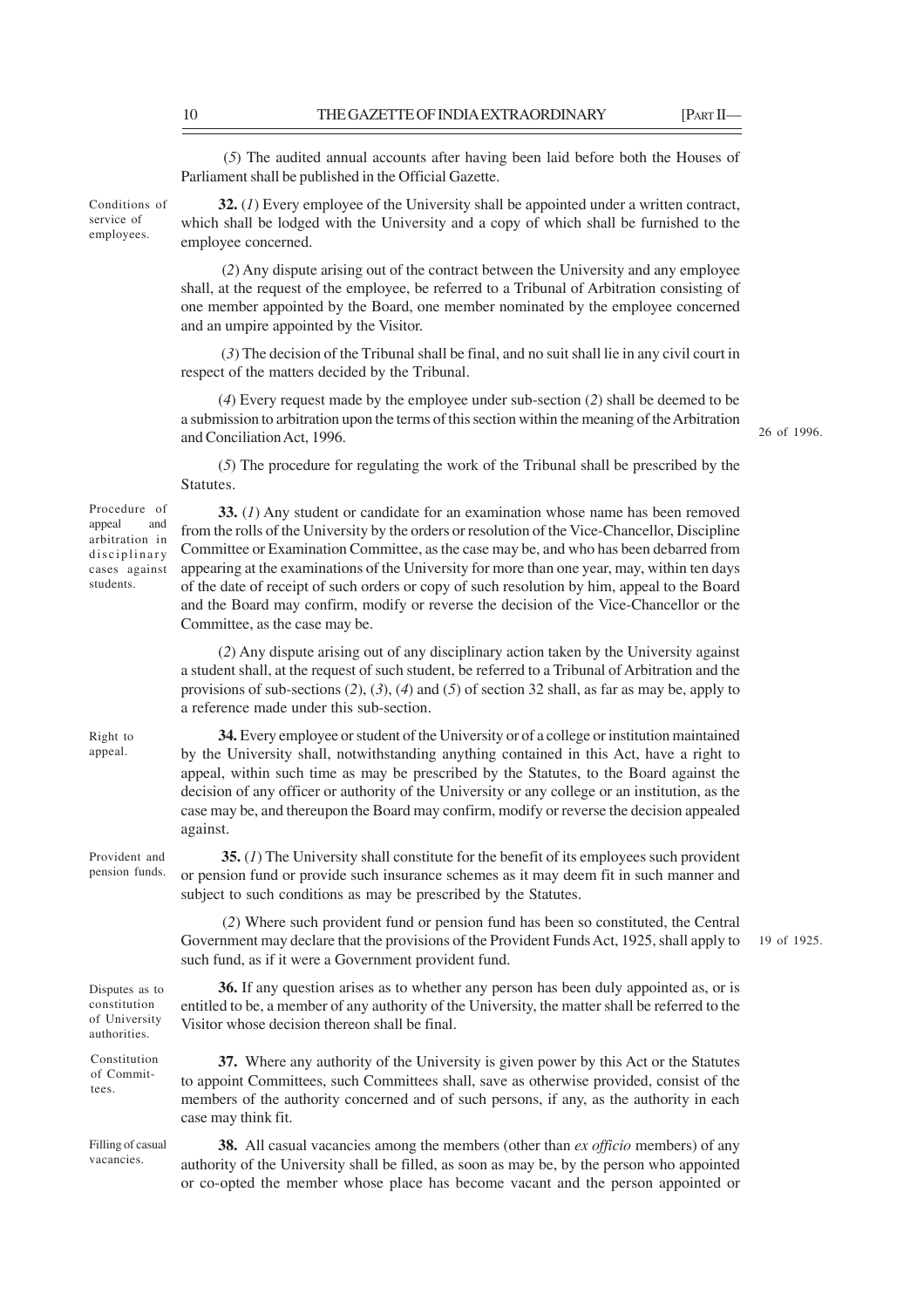1 of 1872.

co-opted to a casual vacancy shall be a member of such authority or body for the residue of the term, for which the person whose place he fills would have been a member.

**39.** No act or proceedings of any authority of the University shall be invalid merely by reason of the existence of a vacancy or vacancies among its members.

Proceedings of the University authorities not invalidated by vacancy.

Protection of action taken in good faith.

Mode of proof of University records.

**40.** No suit, prosecution or other legal proceedings shall lie against the Board, Vice-Chancellor, any authority or officer or other employee of the University for anything which is in good faith done or intended to be done in pursuance of any of the provisions of this Act, the Statutes or the Ordinances.

**41.** A copy of any receipt, application, notice, order, proceeding, resolution of any authority or Committee of the University, or other documents in possession of the University, or any entry in any register duly maintained by the University, if verified by the Registrar, shall be received as *prima facie* evidence of such receipt, application, notice, order, proceeding, resolution or documents or the existence of entry in the register and shall be admitted as evidence of the matters and transactions therein where the original thereof would, if produced, have been admissible in evidence, notwithstanding anything contained in the Indian Evidence Act, 1872 or in any other law for the time being in force.

**42.** (*1*) If any difficulty arises in giving effect to the provisions of this Act, the Central Government may, by order published in the Official Gazette, make such provisions, not inconsistent with the provisions of this Act, as appear to it to be necessary or expedient for removing the difficulties:

Provided that no such order shall be made under this section after the expiry of three years from the commencement of this Act.

(*2*) Every order made under this section shall be laid, as soon as may be after it is made, before each House of Parliament.

**43.** Notwithstanding anything contained in this Act, and the Statutes,—

(*a*) the first Chancellor and the first Vice-Chancellor shall be appointed by the Visitor and shall hold office for a term of five years;

(*b*) the first Registrar and the first Comptroller shall be appointed by the Visitor and each of the said officers shall hold office for a term of three years;

(*c*) the first members of the Board shall be nominated by the Visitor and shall hold office for a term of three years;

(*d*) the first members of the Academic Council shall be nominated by the Visitor and shall hold office for a term of three years:

 Provided that if any vacancy occurs in the above offices or authorities, the same shall be filled by appointment or nomination, as the case may be, by the Visitor, and the person so appointed or nominated shall hold office for so long as the officer or member in whose place he is appointed or nominated would have held office, if such vacancy had not occurred.

**44.** (*1*) Every Statute, Ordinance or Regulation made under this Act shall be published in the Official Gazette.

 (*2*) Every Statute, Ordinance or Regulation made under this Act shall be laid, as soon as may be after it is made, before each House of Parliament, while it is in session for a total period of thirty days which may be comprised in one session or in two or more successive sessions, and if, before the expiry of the session immediately following the session or the successive sessions aforesaid, both Houses agree in making any modification in the Statute, Ordinance or Regulation or both Houses agree that the Statute, Ordinance or Regulation Power to remove difficulties.

Transitional provisions.

**Statutes** Ordinances and Regulations to be published in the Official Gazette and to be laid before Parliament.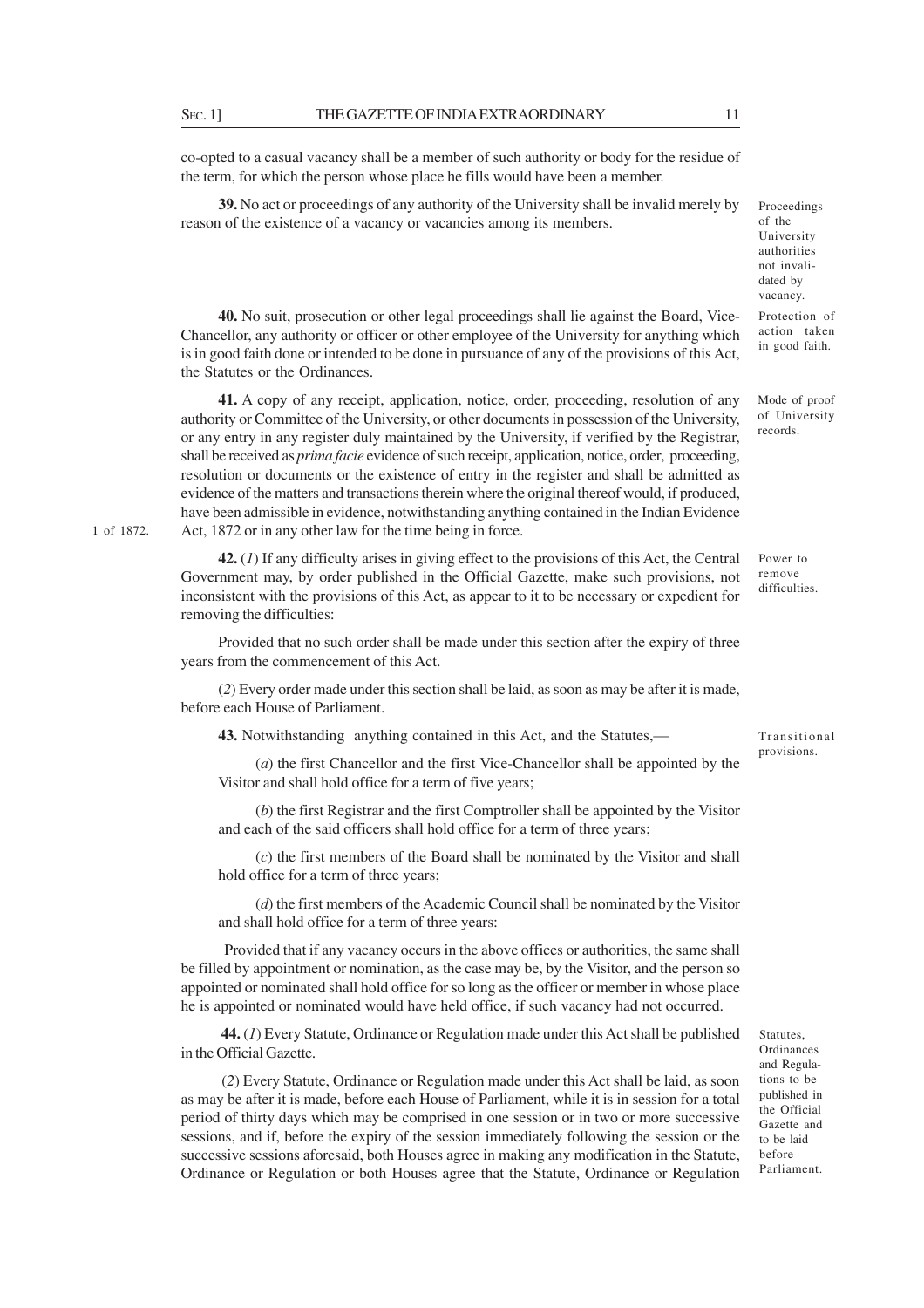should not be made, the Statute, Ordinance or Regulation shall thereafter have effect only in such modified form or be of no effect, as the case may be; so, however, that any such modification or annulment shall be without prejudice to the validity of anything previously done under that Statute, Ordinance or Regulation.

 (*3*) The power to make Statutes, Ordinances or Regulations shall include the power to give retrospective effect from a date not earlier than the date of commencement of this Act, to the Statutes, Ordinances or Regulations or any of them but no retrospective effect shall be given to any Statute, Ordinance or Regulation so as to prejudicially affect the interests of any person to whom such Statutes, Ordinances or Regulations may be applicable.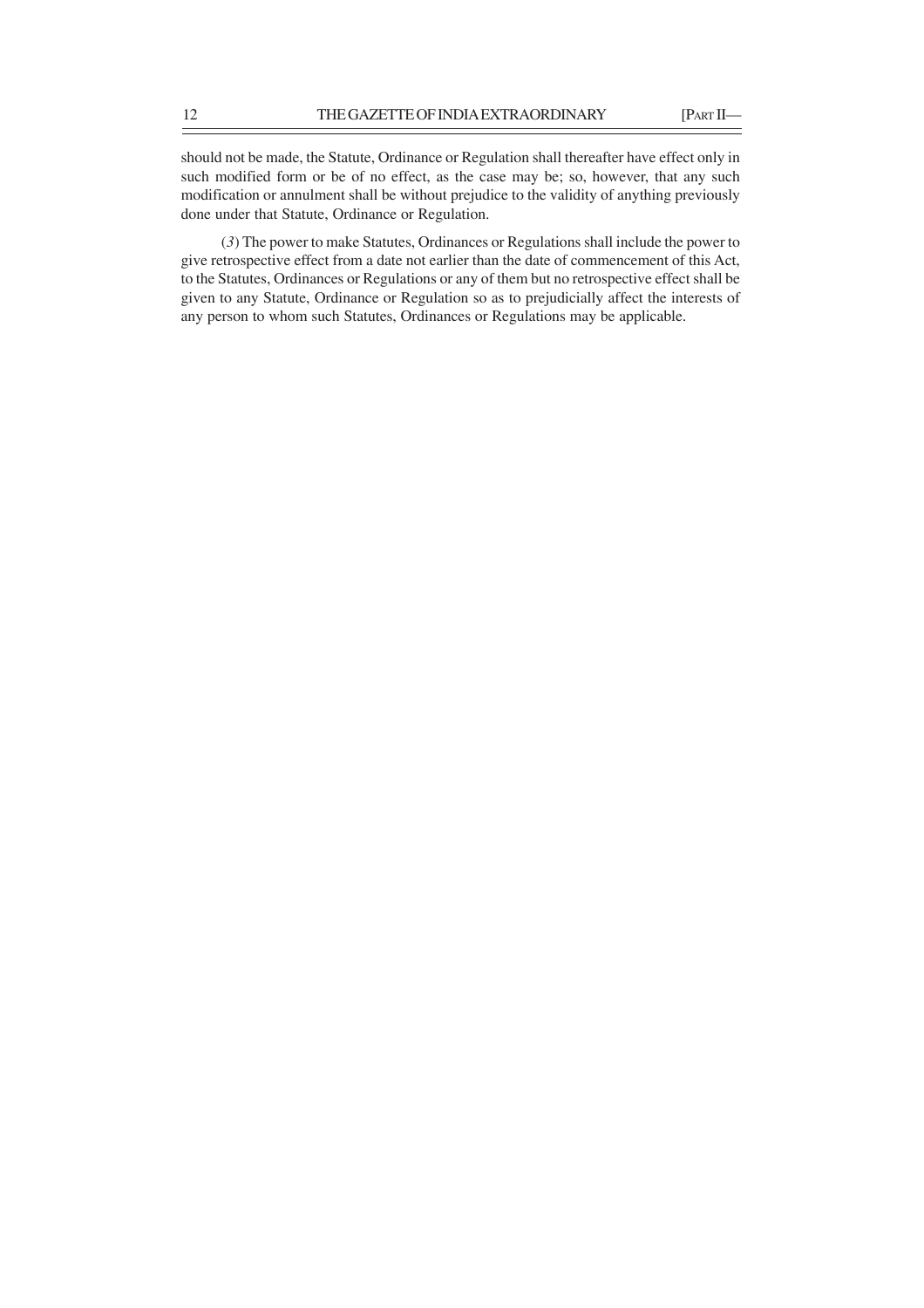## THE SCHEDULE

## (*See* section 27)

## THE STATUTES OF THE UNIVERSITY

## *The Chancellor*

1. (*1*) The Chancellor shall be appointed by the Visitor from a panel of not less than three persons recommended by the Board from amongst persons of eminence in education in general and agricultural sciences in particular:

Provided that if the Visitor does not approve any of the persons so recommended, he may call for fresh recommendations from the Board.

(*2*) The Chancellor shall hold office for a term of five years and shall not be eligible for reappointment:

Provided that in exceptional circumstances, the chancellor may continue to hold office until his successor enters upon his office.

#### *The Vice-Chancellor*

2. (*1*) The Vice-Chancellor shall be appointed by the Visitor from a panel of not less than three persons who shall be recommended by a Committee as constituted under clause (*2*).

(*2*) The Committee referred to in clause (*1*) shall consist of the following:—

(*i*) Secretary, Department of Agricultural Research and Education, Government of India who shall be the Chairman;

(*ii*) one nominee of the Visitor as Member, who shall also be the Convener;

(*iii*) one nominee of the Central Government.

(*3*) The Vice-Chancellor shall be a whole-time salaried officer of the University.

(*4*) The Vice-Chancellor shall hold office for a term of five years from the date on which he enters upon his office, or until he attains the age of seventy years, whichever is earlier, and he shall be eligible for reappointment for a further term of five years, or until he attains the age of seventy years whichever is earlier:

Provided that in exceptional circumstances, the Vice-Chancellor may continue in office for a period not exceeding one year or until his successor is appointed and enters upon his office.

(*5*) The emoluments and other conditions of service of the Vice-Chancellor shall be as follows:—

(*i*) the Vice-Chancellor shall be paid a monthly salary and allowances other than the house rent allowance, at the rate fixed by the Central Government from time to time and he shall be entitled, without payment of rent, to use a furnished residence throughout his term of office and no charge shall fall on the Vice-Chancellor in respect of the maintenance of such residence;

(*ii*) the Vice-Chancellor shall be entitled to such terminal benefits and allowances as may be fixed by the Board with the approval of the Visitor from time to time:

 Provided that where an employee of the University or a college or an institution maintained by it**,** or of any other University or any institution maintained by or affiliated to such other University, is appointed as the Vice-Chancellor, he may be allowed to continue to contribute to any provident fund of which he is a member and the University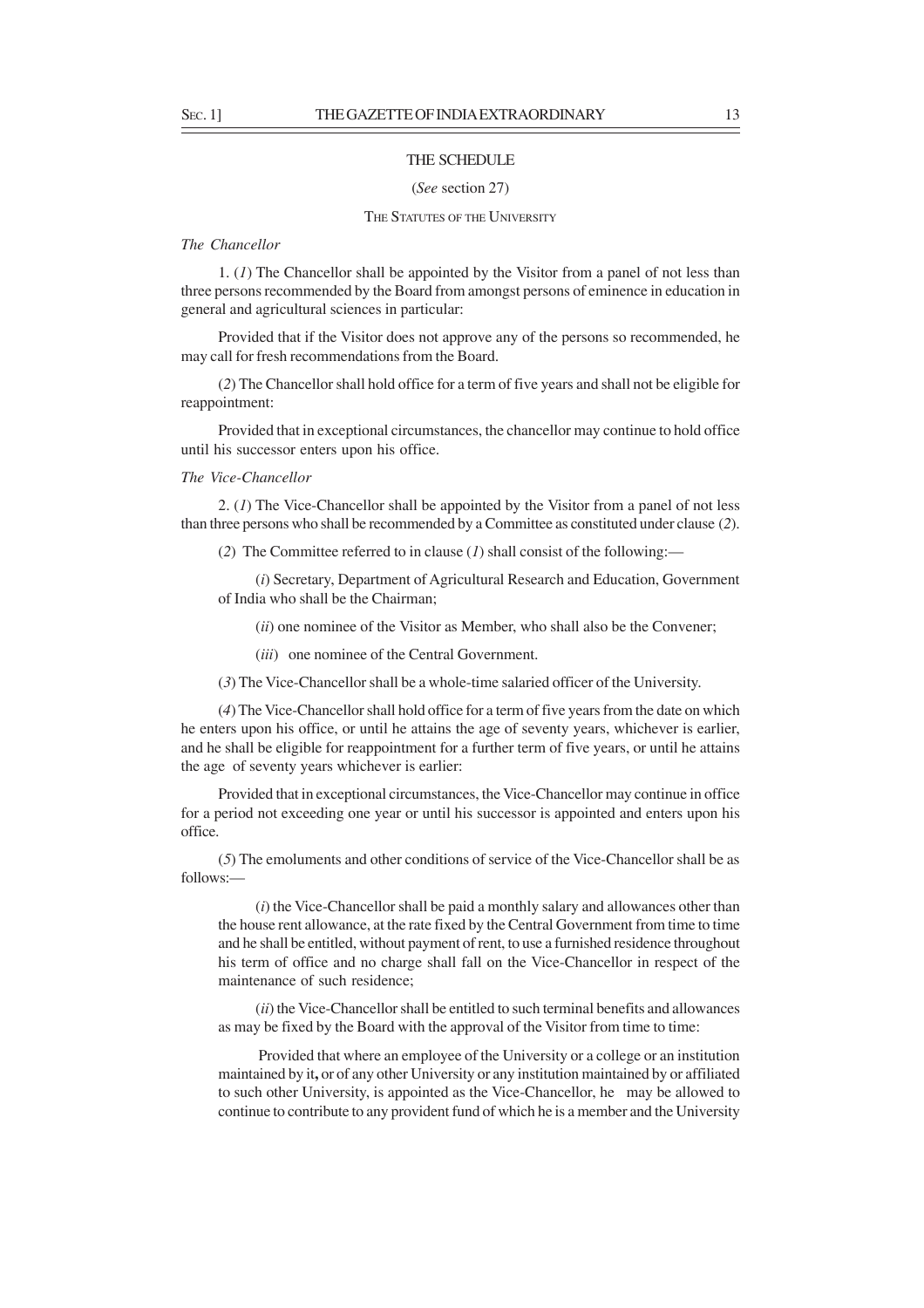shall contribute to the account of such person in that provident fund at the same rate at which the person had been contributing immediately before his appointment as the Vice-Chancellor:

Provided further that where such employee had been a member of any pension scheme, the University shall make the necessary contribution to such scheme;

(*iii*) the Vice-Chancellor shall be entitled to travelling and other allowances as per the rate fixed from time to time by the Government of India for the officers equivalent to the rank of Secretary to the Government of India. Further, he shall be entitled to transfer travelling allowances and other allowances as admissible to officers of the rank of Secretary to the Government of India for joining and after relinquishing the post;

(*iv*) the Vice-Chancellor shall be entitled to leave on full pay at the rate of thirty days in a calendar year and the leave shall be credited to his account in advance in two half-yearly instalments of fifteen days each on the first day of January and July every year:

Provided that if the Vice-Chancellor assumes or relinquishes charge of the office of the Vice-Chancellor during the currency of a half year, the leave shall be credited proportionately at the rate of two and a half days for each completed month of service;

(*v*) in addition to the leave referred to in sub-clause (*iv*), the Vice-Chancellor shall also be entitled to half pay leave at the rate of twenty days for each completed year of service. This half pay leave may also be availed of as commuted leave on full pay on medical certificate. When commuted leave is available, twice the amount of half pay leave shall be debited against half pay leave due;

(*vi*) the Vice-Chancellor shall be entitled to Leave Travel Concession and Home Travel Concession as per rules of Government of India;

(*vii*) the Vice-Chancellor shall be entitled to the benefit of leave encashment at the time of laying down the office as per rules of Government of India.

(*6*) If the office of the Vice-Chancellor becomes vacant due to death, resignation or otherwise, or if he is unable to perform his duties due to ill health or any other cause, the senior-most Dean or Director, as the case may be, shall perform the duties of the Vice-Chancellor until a new Vice-Chancellor assumes office or until the Vice-Chancellor attends to the duties of his office, as the case may be.

### *Powers and duties of the Vice-Chancellor*

3. (*1*) The Vice-Chancellor shall be *ex officio* Chairman of the Board, the Academic Council, the Finance Committee, the Research Council and the Extension Education Council and shall in the absence of the Chancellor, preside over the Convocation held for conferring degrees.

(*2*) The Vice-Chancellor shall be entitled to be present at, and address any meeting of any authority of the University, but shall not be entitled to vote thereat unless he is a member of such authority.

(*3*) It shall be the duty of the Vice-Chancellor to see that this Act, the Statutes, the Ordinances and the Regulations are duly observed, and he shall have all the powers necessary to ensure such observance.

(*4*) The Vice-Chancellor shall exercise control over the affairs of the University and shall give effect to the decisions of all the authorities of the University.

(*5*) The Vice-Chancellor shall have all the powers necessary for the proper maintenance of discipline in the University and he may delegate any such powers to such person or persons as he may deem fit.

(*6*) The Vice-Chancellor shall have the power to convene or cause to be convened the meetings of the Board, the Academic Council, the Research Council, the Extension Education Council and the Finance Committee.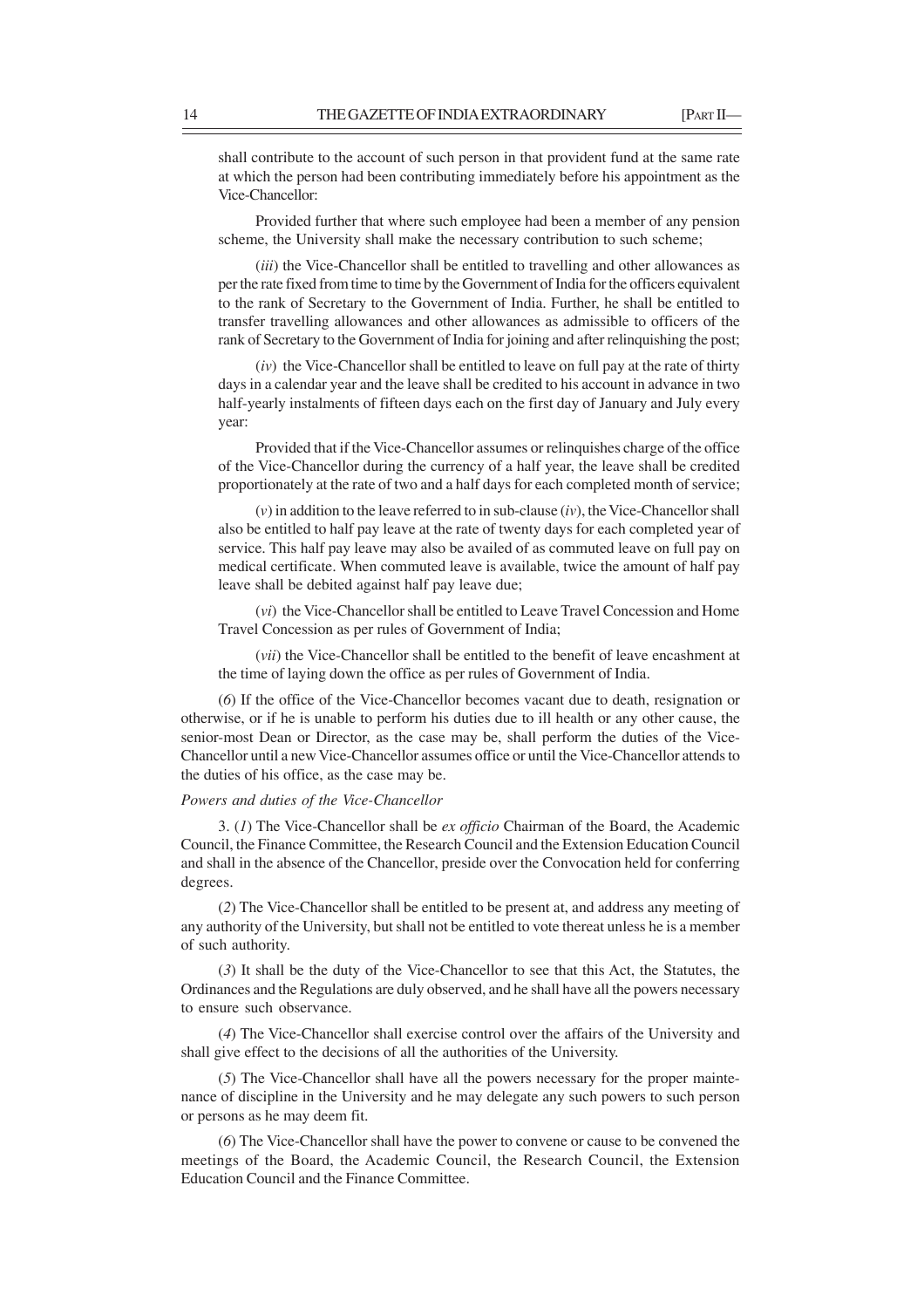#### *The Dean of colleges and Faculties*

4. (*1*) Each Faculty shall have a Dean who shall also be the head of the college concerned. If any Faculty has more than one college, the Vice-Chancellor may nominate one of the Deans as Dean of the Faculty.

(*2*) The Dean of the college shall be appointed by the Board on the recommendations of the Selection Committee constituted for the purpose as per Statute 18 and he shall be a whole-time salaried officer of the University.

(*3*) The Dean shall be entitled to rent free and unfurnished residential accommodation.

(*4*) The Dean shall hold the office for a term of five years and shall be eligible for reappointment:

Provided that a Dean on attaining the age of sixty-five years shall cease to hold office as such.

(*5*) When the office of the Dean is vacant or when the Dean is, by reason of illness, absence or any other cause, unable to perform duties of his office, the duties of the office shall be performed by such persons as the Vice-Chancellor may appoint for the purpose.

(*6*) The Dean shall be responsible to the Vice-Chancellor for the conduct and maintenance of the standards of teaching in the college and Faculty and shall perform such other functions as may be prescribed by the Ordinances.

(*7*) The Dean shall be the *ex officio* Chairman of the Board of Studies of the Faculty, a member of the Academic Council, the Research Council and the Extension Education Council of the University.

## *The Director of Education*

5. (*1*) The Director of Education shall be appointed by the Board on the recommendations of the Selection Committee constituted for the purpose and he shall be a whole-time salaried officer of the University.

*(2)* The Director of Education shall be entitled to rent free and unfurnished residential accommodation.

(*3*) The Director of Education shall hold office for a term of five years and shall be eligible for reappointment:

Provided that Director of Education on attaining the age of sixty-five years shall cease to hold office as such.

 (*4*) The Director of Education shall be responsible for planning, co-ordination and supervision for all educational programmes in the various Faculties of the University.

### *The Director of Research*

6. (*1*) The Director of Research shall be appointed by the Board on the recommendations of the Selection Committee constituted for the purpose and he shall be a whole-time salaried officer of the University.

(*2*) The Director of Research shall be entitled to rent free and unfurnished accommodation.

(*3*) The Director of Research shall hold office for a term of five years and shall be eligible for reappointment:

Provided that the Director of Research on attaining the age of sixty-five years shall cease to hold office as such.

(*4*) The Director of Research shall be responsible for supervision and co-ordination of all research programmes of the University and shall be responsible to the Vice-Chancellor for performance of his duties.

 (*5*) The Director of Research shall be *ex officio* Member-Secretary of the Research Council of the University.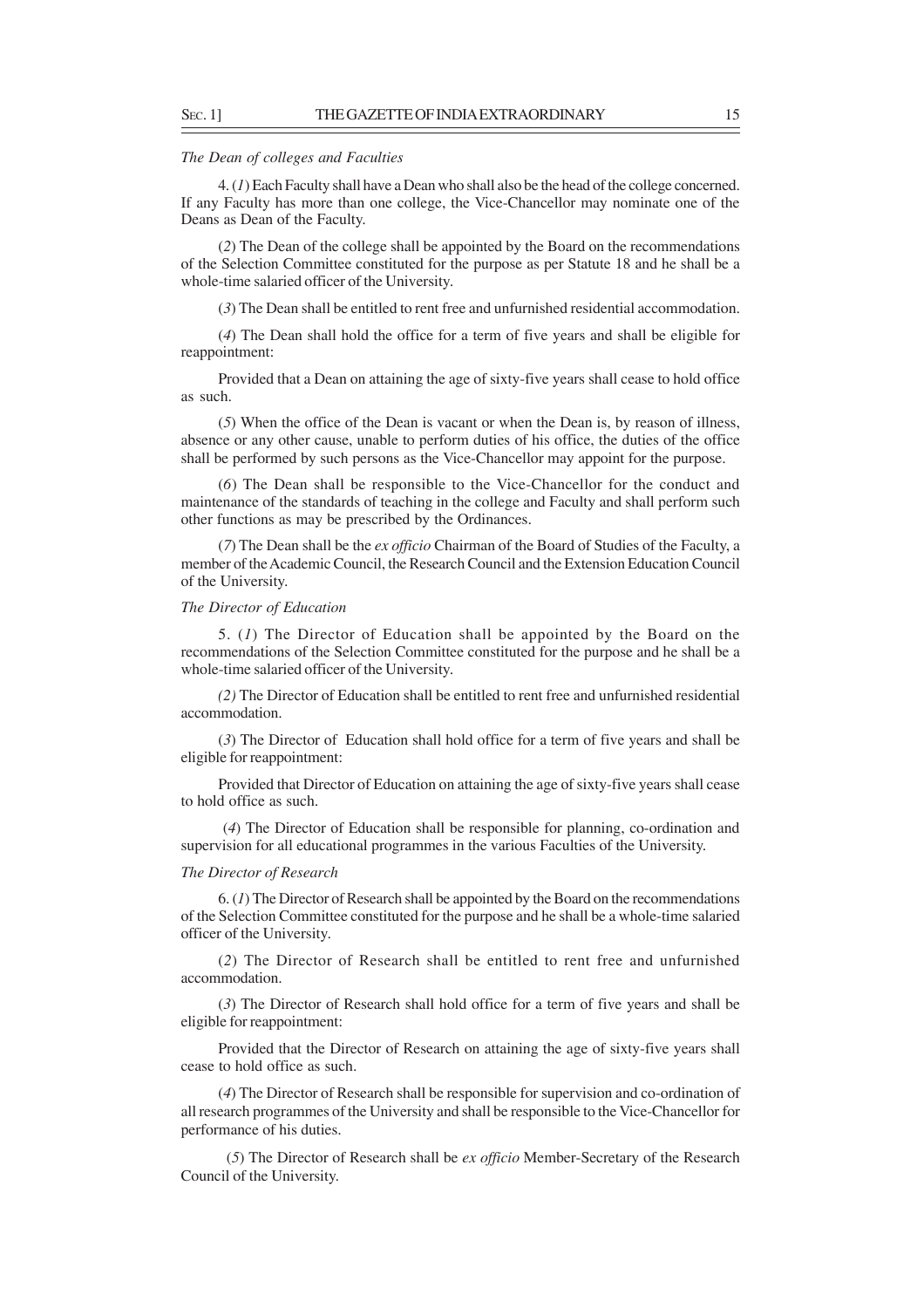#### *The Director of Extension Education*

7. (*1*) The Director of Extension Education shall be appointed by the Board on the recommendations of the Selection Committee constituted for the purpose and he shall be a whole-time salaried officer of the University.

(*2*) The Director of Extension Education shall be entitled to rent free and unfurnished accommodation.

(*3*) The Director of Extension Education shall hold office for a term of five years and shall be eligible for reappointment:

Provided that the Director of Extension Education on attaining the age of sixty-five years shall cease to hold office as such.

(*4*) The Director of Extension Education shall be responsible for supervision and coordination of all Extension Education Programmes in the University and shall be responsible to the Vice-Chancellor for performance of his duties.

(*5)* The Director of Extension Education shall be *ex officio* Member-Secretary of the Extension Education Council of the University.

## *The Registrar*

8. (*1*) The Registrar shall be appointed by the Board on the recommendations of a duly constituted Selection Committee under Statute 18 and he shall be a whole-time salaried officer of the University. He shall be responsible to the Vice-Chancellor for performance of his duties.

(*2*) He shall be appointed for a term of five years and shall be eligible for reappointment.

(*3*) He may also be appointed on deputation for a specified period not exceeding five years.

(*4*) The emoluments and other terms and conditions of service of the Registrar shall be such as may be prescribed by the Ordinances:

Provided that the Registrar shall retire on attaining the age of sixty-two years.

(*5*) In case of a person appointed on deputation, his tenure, emoluments and other terms of service shall be according to the terms of deputation.

(*6*) When the office of the Registrar is vacant or when the Registrar is, by reason of illness, absence, or any other cause, unable to perform the duties of his office, the duties of the office shall be performed by such person as the Vice-Chancellor may appoint for the purpose.

(*7*) (*a*) The Registrar shall have the power to take disciplinary action against such of the employees excluding teachers, as may be specified in the order of the Board and to suspend them pending inquiry, to administer warnings to them or to impose on them the penalty of censure or the withholding of increment:

Provided that no such penalty shall be imposed unless the person concerned has been given a reasonable opportunity of showing cause against the action proposed to be taken in regard to him.

(*b*) An appeal shall lie to the Vice-Chancellor against any order of the Registrar imposing any of the penalties specified in sub-clause (*a*).

(*c*) In a case where the inquiry discloses that a punishment beyond the power of the Registrar is called for, the Registrar shall, upon conclusion of the inquiry, make a report to the Vice-Chancellor along with his recommendations:

Provided that an appeal shall lie to the Board against an order of the Vice-Chancellor imposing any penalty.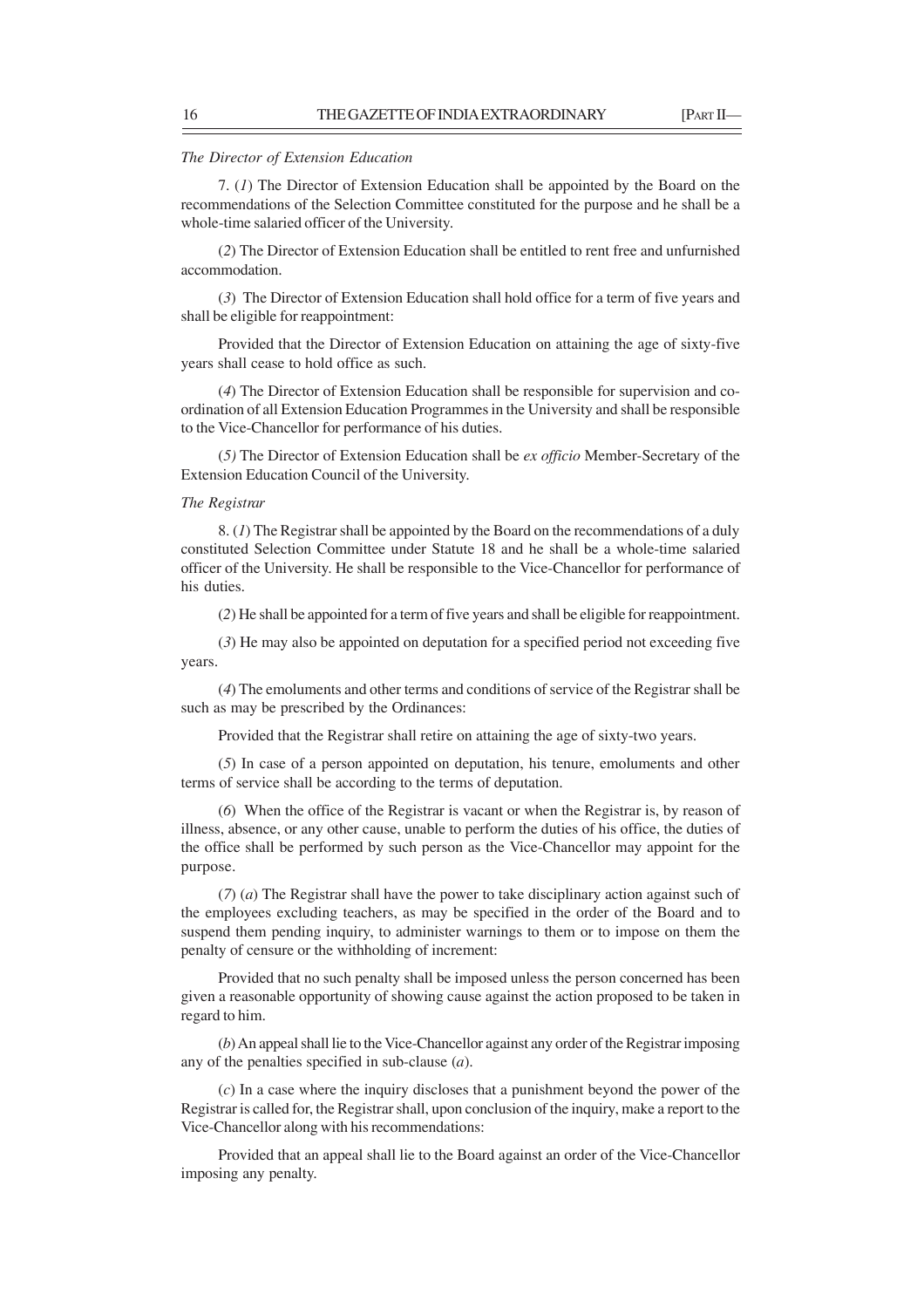(*8*) The Registrar shall be the Secretary *ex officio* of the Board and the Academic Council, but shall not be deemed to be a member of any of these authorities.

(*9*) It shall be the duty of the Registrar—

(*a*) to be the custodian of the records, the common seal and such other property of the University as the Board shall commit to his charge;

(*b*) to issue all notice convening meeting of the Board, the Academic Council and of any Committee appointed by those authorities;

(*c*) to keep the minutes of all the meetings of the Board, the Academic Council and of any committees appointed by those authorities;

(*d*) to conduct the official correspondence of the Board and the Academic Council;

(*e*) to arrange for the examinations of the University in accordance with the manner prescribed by the Ordinances or notifications;

(*f*) to supply to the Visitor, copies of the agenda of the meetings of the authorities of the University as soon as they are issued and the minutes of such meetings;

(*g*) to represent the University in suits or proceedings by or against the University, sign powers-of-attorney and verify pleadings or depute his representatives for the purpose; and

(*h*) to perform such other duties as may be specified in the Statutes, the Ordinances or the Regulations or as may be required, from time to time, by the Board or the Vice-Chancellor.

### *The Comptroller*

9. (*1*) The Comptroller shall be appointed by the Board on the recommendations of a duly constituted Selection Committee under Statute 18 and he shall be a whole-time salaried officer of the University.

(*2*) He shall be appointed for a term of five years and shall be eligible for reappointment.

(*3*) The Comptroller may also be appointed on deputation for a specified period not exceeding five years.

(*4*) The emoluments and other terms and conditions of service of the Comptroller shall be such as may be prescribed by the Ordinances. In case of a person being appointed on deputation, his tenure, emoluments and other terms of service shall be according to the standard of deputation:

Provided that the Comptroller shall retire on attaining the age of sixty years.

(*5*) When the office of the Comptroller is vacant or when the Comptroller is, by reason of illness, absence or any other cause, unable to perform the duties of his office, the duties of the office shall be performed by such person as the Vice-Chancellor may appoint for the purpose.

(*6*) The Comptroller shall be the Secretary *ex officio* of the Finance Committee, but shall not be deemed to be a member of such Committee.

(*7*) The Comptroller shall—

(*a*) exercise general supervision over the funds of the University and shall advise it as regards its financial policy; and

(*b*) perform such other duties as may be specified in the Statutes, the Ordinances or as may be required, from time to time, by the Board or the Vice-Chancellor.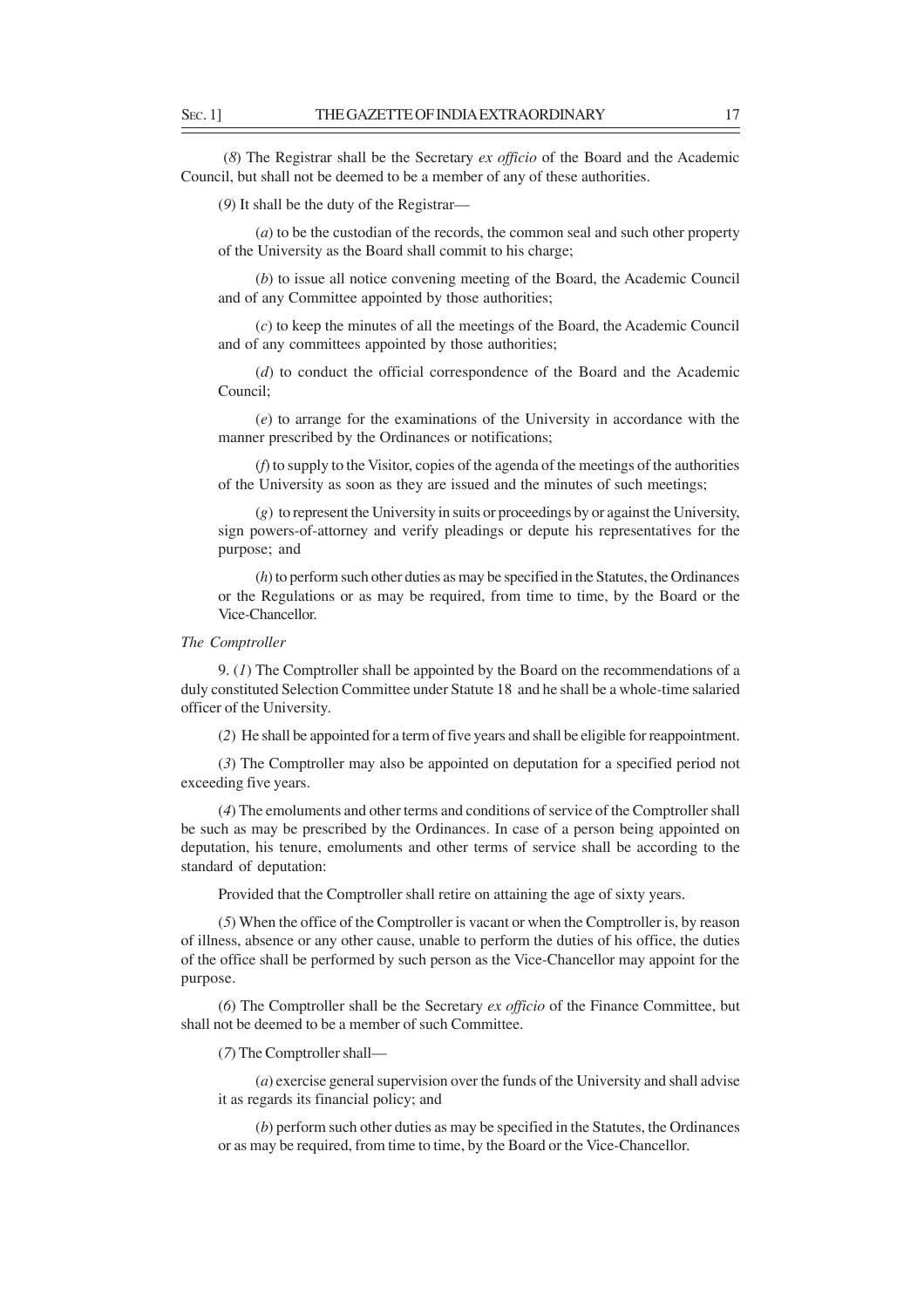(*8*) Subject to the control of the Board, the Comptroller shall—

(*a*) hold and manage the property and investments of the University including trust and endowed property;

(*b*) ensure that the limits fixed by the Board for recurring and non-recurring expenditure for a year are not exceeded and that all moneys are expended on the purpose for which they are granted or allotted;

(*c*) be responsible for the preparation of annual accounts and the budget of the University and for their presentation to the Board;

(*d*) keep a constant watch on the state of the cash and bank balances and on the state of investments;

(*e*) watch the progress of the collection of revenue and advise on the methods of collection employed;

(*f*) ensure that the registers of buildings, land, furniture and equipment are maintained up-to-date and that stock-checking is conducted, of equipment and other consumable materials in all offices, specialised laboratories, colleges and institutions maintained by the University;

(*g*) bring to the notice of the Vice-Chancellor unauthorised expenditure and other financial irregularities and suggest disciplinary action against persons at fault; and

(*h*) call for from any office, laboratory, college or institution maintained by the University and information or returns that he may consider necessary for performance of his duties.

(*9*) Any receipt given by the Comptroller or the person or persons duly authorised in this behalf by the Board for any money payable to the University shall be sufficient discharge for payment of such money.

#### *Heads of Departments*

10. (*1*) Each Department shall have a Head appointed by the Vice-Chancellor who shall be not below the rank of an Associate Professor and whose duties and functions and terms and conditions of appointment shall be prescribed by the Ordinances.

(*2*) He shall be responsible to the Dean for teaching, to Director of Research for research, to Director of Extension Education for extension education work. However, the Dean shall be the administrative controlling officer of the Heads of Departments in college concerned:

Provided that if there is more than one Professor in any Department, the Head of the Department shall be appointed by the Vice-Chancellor from amongst the Professors:

Provided further that in the case of Department where there is only one Professor, the Vice-Chancellor shall have the option, to appoint either the Professor or an Associate Professor as the Head of the Department:

Provided also that in a Department where there is no Professor or Associate Professor, the Dean of the college shall act as the Head of the Department or with the approval of the Vice-Chancellor assign the duty to any other Head of the Department of the college.

(*3*) It shall be open to a Professor or an Associate Professor to decline the offer of appointment as the Head of the Department.

(*4*) A Professor or an Associate Professor appointed as Head of the Department shall hold office as such for a period of three years and shall be eligible for reappointment.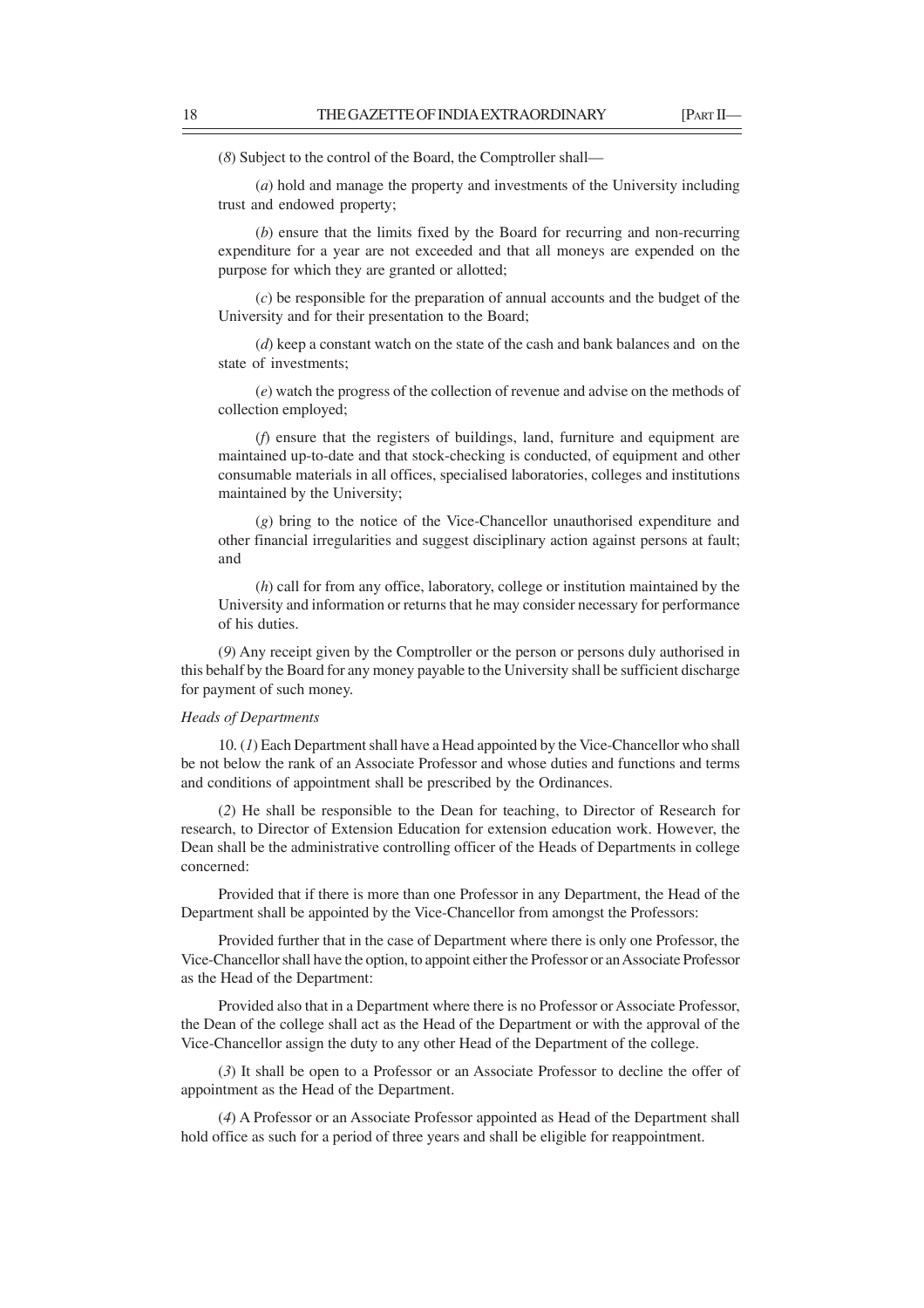(*5*) A Head of the Department may resign his office at any time during his tenure of office.

(*6*) A Head of the Department shall perform such functions as may be prescribed by the Ordinances.

(*7*) The Head of the Department shall retire at the age of sixty-five years.

*Librarians*

11. (*1*) The University Librarian shall be appointed by the Board on the recommendations of the Selection Committee constituted for the purpose under Statute 18 and he shall be a whole-time salaried officer of the University.

(*2*) The Librarian shall exercise such powers and perform such duties as may be assigned to him by the Vice-Chancellor.

*Constitution, powers and functions of the Board of Management*

12. (*1*) The Board shall consist of the following members, namely:—

(*i*) the Vice-Chancellor, *ex officio* Chairman;

(*ii*) Four Secretaries, from amongst the Secretaries in charge of the Departments of Agriculture and Animal Husbandry, Fishery and Horticulture of the States of Madhya Pradesh and Uttar Pradesh to be nominated by the Visitor by rotation:

Provided that there shall not be more than two Secretaries from a State in the Board at a particular time;

(*iii*) three eminent scientists to be nominated by the Visitor;

(*iv*) one distinguished person representing Agro-based industries or a manufacturer having a special knowledge in agricultural development to be nominated by the Visitor;

(*v*) the Deputy Director-General (Education) representing the Indian Council of Agricultural Research;

(*vi*) one Dean of college and one Director to be nominated by the Vice-Chancellor on rotational basis;

(*vii*) three persons including at least a woman representing farmers in Bundelkhand to be nominated by the Vice-Chancellor by rotation in the States of Madhya Pradesh and Uttar Pradesh:

Provided that there shall not be more than two representatives from a State in the Board at a particular time;

(*viii*) an Advisor (Agriculture), Planning Commission;

(*ix*) a distinguished authority on natural resource or environment management to be nominated by the Visitor;

(*x*) two persons not below the rank of Joint Secretary representing respectively the Departments of Government of India dealing with the Agriculture and Animal Husbandry to be nominated by the concerned Secretary to the Government of India;

(*xi*) nominee of the Secretary representing the Department of Agricultural Research and Education, Government of India;

(*xii*) the Registrar of the University–Secretary.

(*2*) The term of office of the members of the Board, other than *ex officio* members, shall be three years.

 (*3*) The Board shall have the power of management and administration of the revenue and property of the University and the conduct of all administrative affairs of the University not otherwise provided for.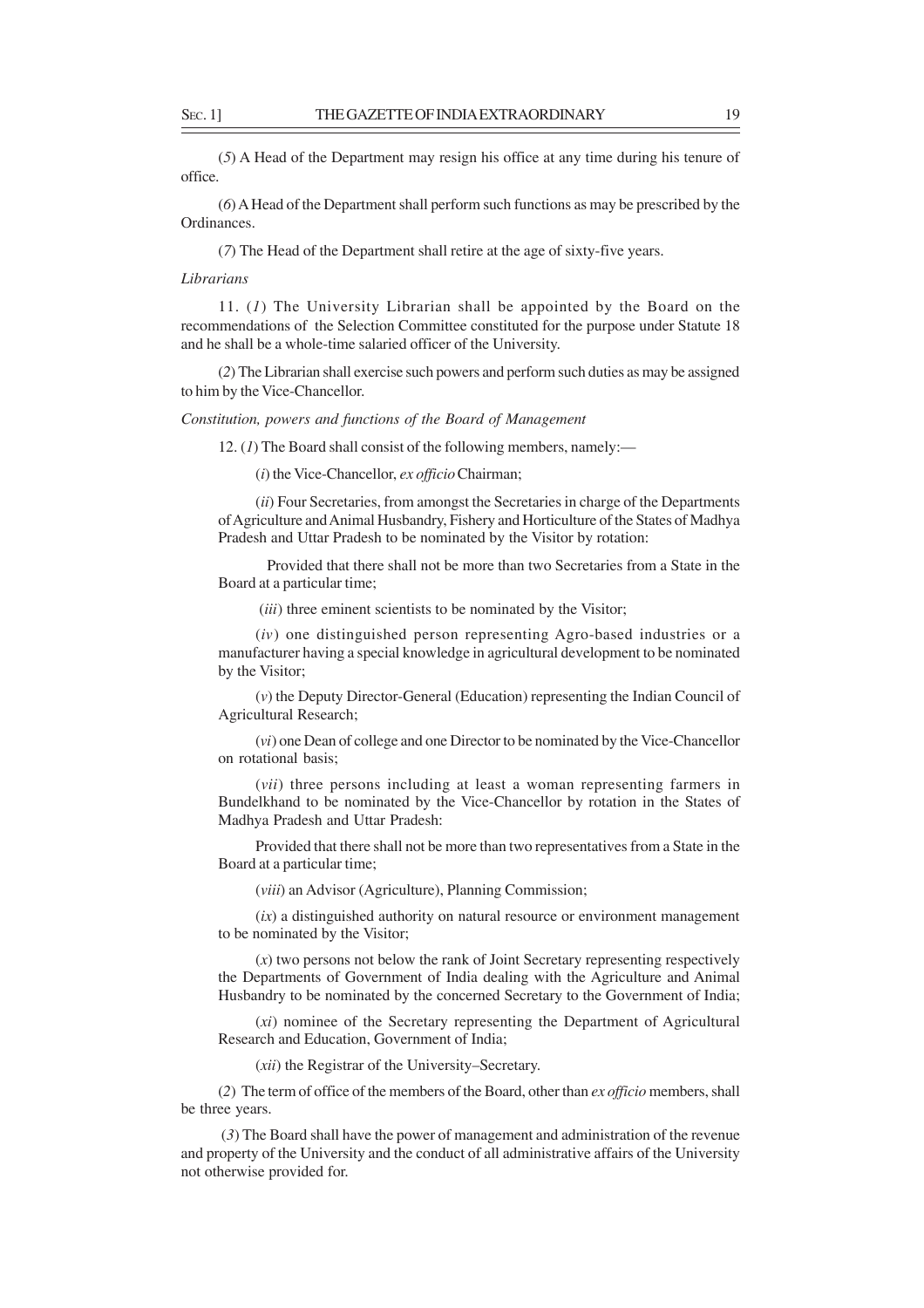(*4*) Subject to the provisions of this Act, the Statutes and the Ordinances, the Board shall in addition to all other powers vested in it, have the following powers, namely:—

(*i*) to create teaching and academic posts, to determine the number and emoluments of such posts and to define the duties and conditions of service of University staff, subject to the approval of the Indian Council of Agricultural Research;

(*ii*) to appoint such teachers and other academic staff, as may be necessary, and Deans of colleges, Director and Heads of other institutions maintained by the University on the recommendations of the Selection Committee constituted for the purpose and to fill up temporary vacancies therein;

(*iii*) to create administrative, ministerial and other necessary posts and to make appointments thereto in the manner prescribed by the Ordinances;

(*iv*) to regulate and enforce discipline among employees in accordance with the Statutes and Ordinances;

(*v*) to manage and regulate the finances, accounts, investments, property, business and all other administrative affairs of the University, and for that purpose to appoint such agents as it may think fit;

(*vi*) to fix limits on the total recurring and the total non-recurring expenditure for one year on the recommendations of the Finance Committee;

(*vii*) to invest any money belonging to the University, including any unapplied income, in such stocks, funds, shares or securities, from time to time, as it may think fit or in the purchase of immovable property in India, with the like powers of varying such investment from time to time;

(*viii*) to transfer or accept transfers of any movable or immovable property on behalf of the University;

(*ix*) to provide buildings, premises, furniture and apparatus and other means needed for carrying on the work of the University;

(*x*) to enter into, vary, carry out and cancel contracts on behalf of the University;

(*xi*) to entertain, adjudicate upon, and, if thought fit, to redress any grievances of the employees and students of the University;

(*xii*) to fix fees, honorarium, emoluments and travelling allowances of examiners or experts or consultants, advisors and officers on special duty;

(*xiii*) to select a common seal for the University and provide for the custody and use of such seal;

(*xiv*) to make such special arrangements as may be necessary for the residence and discipline of women students;

(*xv*) to delegate any of its powers to the Vice-Chancellor, Deans, Directors, Registrar or Comptroller or such other employee or authority of the University or to a Committee appointed by it as it may deem fit;

(*xvi*) to institute fellowships, scholarships, studentships, medals and prizes;

(*xvii*) to provide for appointment of Visiting Professor, Emeritus Professor, Consultant and Officers on Special Duty and Scholars and to determine the terms and conditions of such appointment;

(*xviii*) to exercise such other power and perform such other duties as may be conferred on it by the Act, or the Statutes.

## *Quorum for meetings of the Board*

13. Six members of the Board shall form the quorum for a meeting of the Board.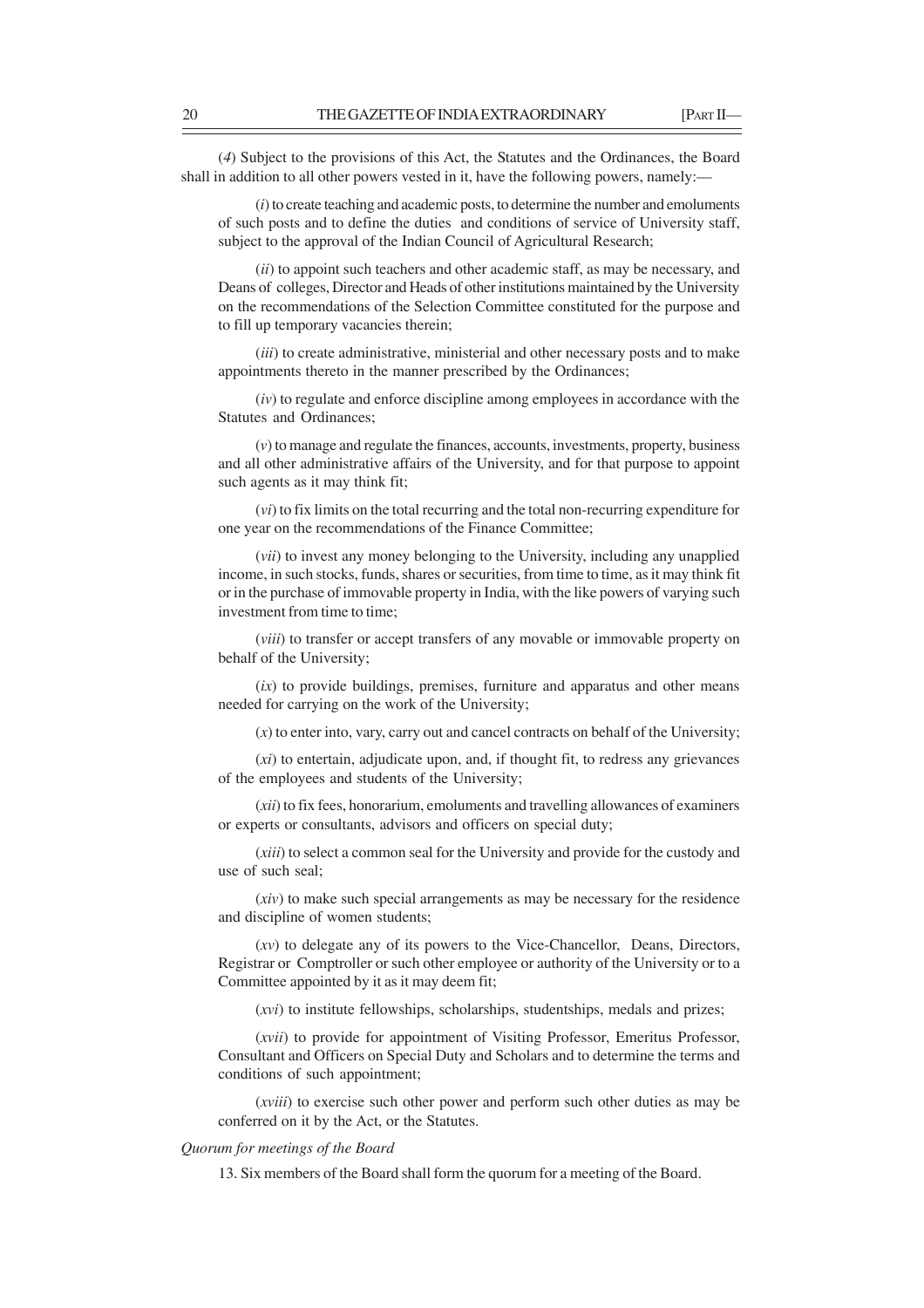*Constitution and powers of the Academic Council*

14. (*1*) The Academic Council shall consist of the following members, namely:—

(*i*) the Vice-Chancellor, *ex officio* Chairman;

(*ii*) all the Deans of the colleges of the University;

(*iii*) the Director of Research of the University;

(*iv*) the Director of Extension Education of the University;

(*v*) the Director of Education;

(*vi*) a Librarian to be nominated by the Vice-Chancellor on rotational basis;

(*vii*) two eminent scientists to be co-opted from outside the University to be nominated by the Vice-Chancellor;

(*viii*) seven Heads of the Departments, at least one from each Faculty to be nominated by the Vice-Chancellor;

(*ix*) the Registrar of the University, *ex officio* Secretary.

(*2*) The term of office of the members of the Academic Council other than *ex officio* members shall be three years.

(*3*) Subject to the Act, the Statutes and the Ordinances, the Academic Council shall, in addition to all other powers vested in it, have the following powers, namely:—

(*a*) to exercise general supervision over the academic policies of the University and to give directions regarding methods of instruction, co-operative teaching among colleges and institutions, evaluation and improvements in academic standards;

(*b*) to bring about inter-college co-ordination and establish or appoint Committee on academic matters;

(*c*) to consider matters of general academic interest either on its own initiative or on a reference by a college or the Board and to take appropriate action thereon; and

(*d*) to frame such regulations and rules consistent with the Statutes and the Ordinances regarding the academic functioning of the University, discipline, residences, admissions, award of fellowships and studentships, fees, concessions, corporate life and attendance.

*Quorum for meetings of the Academic Council*

15. One-third members of the Academic Council shall form the quorum for a meeting of the Academic Council.

*Board of Studies*

16. (*1*) Each Faculty shall have a Board of Studies.

(*2*) The Board of Studies of each Faculty shall be constituted as under:—

(*i*) Dean of Faculty — Chairperson;

(*ii*) Director of Research — Member;

(*iii*) Director of Extension Education—Member;

(*iv*) all Heads of Departments of the Faculty not below the rank of Associate Professor—Member;

(*v*) one representative of the Academic Council not belonging to the particular Faculty to be nominated by the Vice-Chancellor;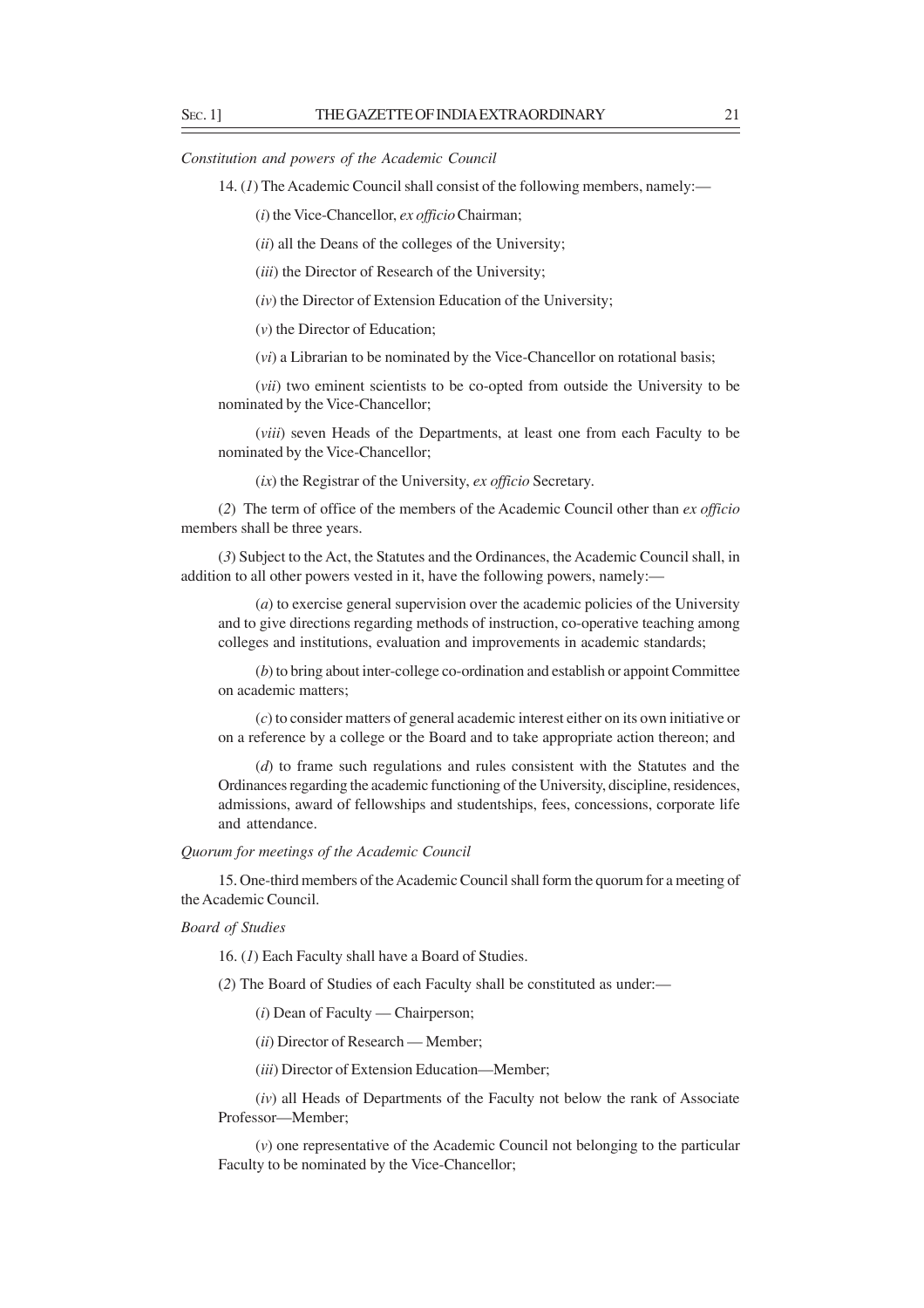(*vi*) two eminent scientists from agricultural education system not belonging to the University to be nominated by the Vice-Chancellor;

(*vii*) one final year Post-Graduate student with Highest Overall Grade Point Average (OGPA) – Member;

(*viii*) Assistant Registrar (Academic) of the Faculty – Member;

(*ix*) Director of Education—Member.

(*3*) The functions of the Board of Studies shall be to recommend to the Academic Council, the course curriculum to be prescribed for various degrees to be offered by the concerned Faculty and to make suitable recommendations for the teaching of the prescribed approved course, namely:—

 (*a*) courses of studies and appointment of examiners for courses, but excluding research degrees;

(*b*) appointment of supervisors of research; and

(*c*) measures for the improvement of the standard of teaching and research.

*Finance Committee*

17. (*1*) The Finance Committee shall consist of the following members, namely:—

(*i*) the Vice-Chancellor — Chairman;

(*ii*) Financial Advisor, Department of Agricultural Research and Education or his nominee not below the rank of Deputy Secretary;

(*iii*) three persons to be nominated by the Board, out of whom at least one shall be a member of the Board;

(*iv*) three persons to be nominated by the Visitor; and

(*v*) the Comptroller of the University—Member-Secretary.

(*2*) Three members of the Finance Committee shall form the quorum for meeting of the Finance Committee.

(*3*) The members of the Finance Committee, other than *ex officio* members, shall hold office for a term of three years.

(*4*) A member of the Finance Committee shall have the right to record a minute of dissent if he does not agree with any decision of the Finance Committee.

(*5*) The Finance Committee shall meet at least twice a year to examine the accounts and to scrutinise proposals for expenditure.

(*6*) Every proposal relating to creation of posts, and those items which have not been included in the Budget, shall be examined by the Finance Committee before they are considered by the Board.

(*7*) The annual accounts and the financial estimates of the University prepared by the Comptroller, shall be laid before the Finance Committee for consideration and comments and thereafter submitted to the Board for approval.

(*8*) The Finance Committee shall recommend limits for the total recurring expenditure and the total non-recurring expenditure for the year, based on the income and resources of the University (which, in the case of productive works, may include the proceeds of loans).

## *Selection Committee*

18. (*1*) There shall be a Selection Committee for making recommendations to the Board for appointment to the posts of teachers, Comptroller, Registrar, Librarians, Deans of colleges, Directors and Heads of other institutions maintained by the University.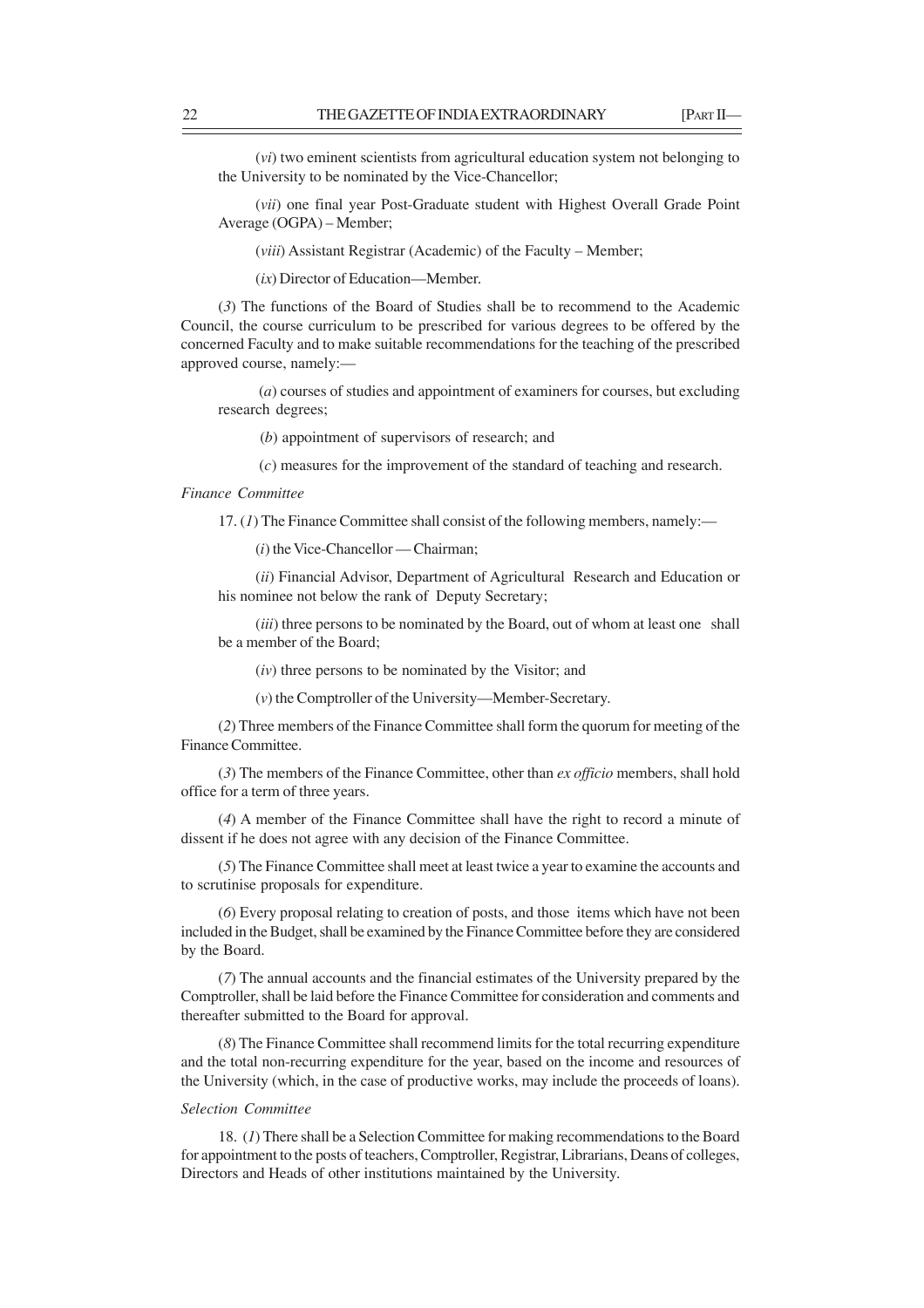(*2*) The Selection Committee for appointment to the posts specified in column 1 of the Table below shall consist of members as specified in the corresponding entries in column 2 of the said Table:

| 1  | 2                                                          | 3                                                                                                                                                                                                                              |
|----|------------------------------------------------------------|--------------------------------------------------------------------------------------------------------------------------------------------------------------------------------------------------------------------------------|
| А. | Directors/Deans                                            | (i) Vice-Chancellor or his nominee—Chairman.                                                                                                                                                                                   |
|    |                                                            | (ii) One nominee of the Visitor—Member.                                                                                                                                                                                        |
|    |                                                            | (iii) Three eminent scientists not below the rank of<br>Vice-Chancellor or equivalent (serving or retired) to be<br>nominated by the Vice-Chancellor from a panel of six<br>names approved by the Board—Member.                |
| В. | Professors/Equivalent                                      | (i) Vice-Chancellor or his nominee-Chairman.                                                                                                                                                                                   |
|    |                                                            | (ii) One nominee of the Visitor—Member.                                                                                                                                                                                        |
|    |                                                            | (iii) Dean of the concerned Faculty-Member.                                                                                                                                                                                    |
|    |                                                            | (iv) Director of Research or Director of Extension Education or<br>Director of Education to be nominated by the<br>Vice-Chancellor-Member.                                                                                     |
|    |                                                            | $(v)$ Three eminent subject specialists not below the rank of<br>Head of Department or equivalent (serving or retired) to be<br>nominated by the Vice-Chancellor out of a panel of six<br>names approved by the Board—Members. |
| C. | Associate Professor/<br>Assistant Professor/<br>Equivalent | $(i)$ Vice-Chancellor or his nominee—Chairman.<br>(ii) One nominee of the Visitor-Member.<br>(iii) Dean of the concerned faculty-Member.                                                                                       |
|    |                                                            | (iv) Director of Education or Director of Research or Director<br>of Extension Education to be nominated by the<br>Vice-Chancellor-Member.                                                                                     |
|    |                                                            | (v) Head of the concerned Department not below the rank of<br>Professor-Member.                                                                                                                                                |
|    |                                                            | ( <i>vi</i> ) Two eminent teachers or scientists not below the rank of<br>Professor or equivalent (serving or retired) to be nominated<br>by the Vice-Chancellor out of a panel of six names approved<br>by the Board-Members. |
| D. | Registrar/Comptroller/<br>Librarian                        | (i) Vice-Chancellor or his nominee—Chairman.<br>(ii) One nominee of the Visitor—Member.                                                                                                                                        |
|    |                                                            | (iii) One Director/Dean to be nominated by the Vice-Chancellor<br>-Member.                                                                                                                                                     |
|    |                                                            | $(iv)$ Two experts in the concerned subject to be nominated by<br>the Vice-Chancellor, out of a panel of six names approved<br>by the Board-Members.                                                                           |

TABLE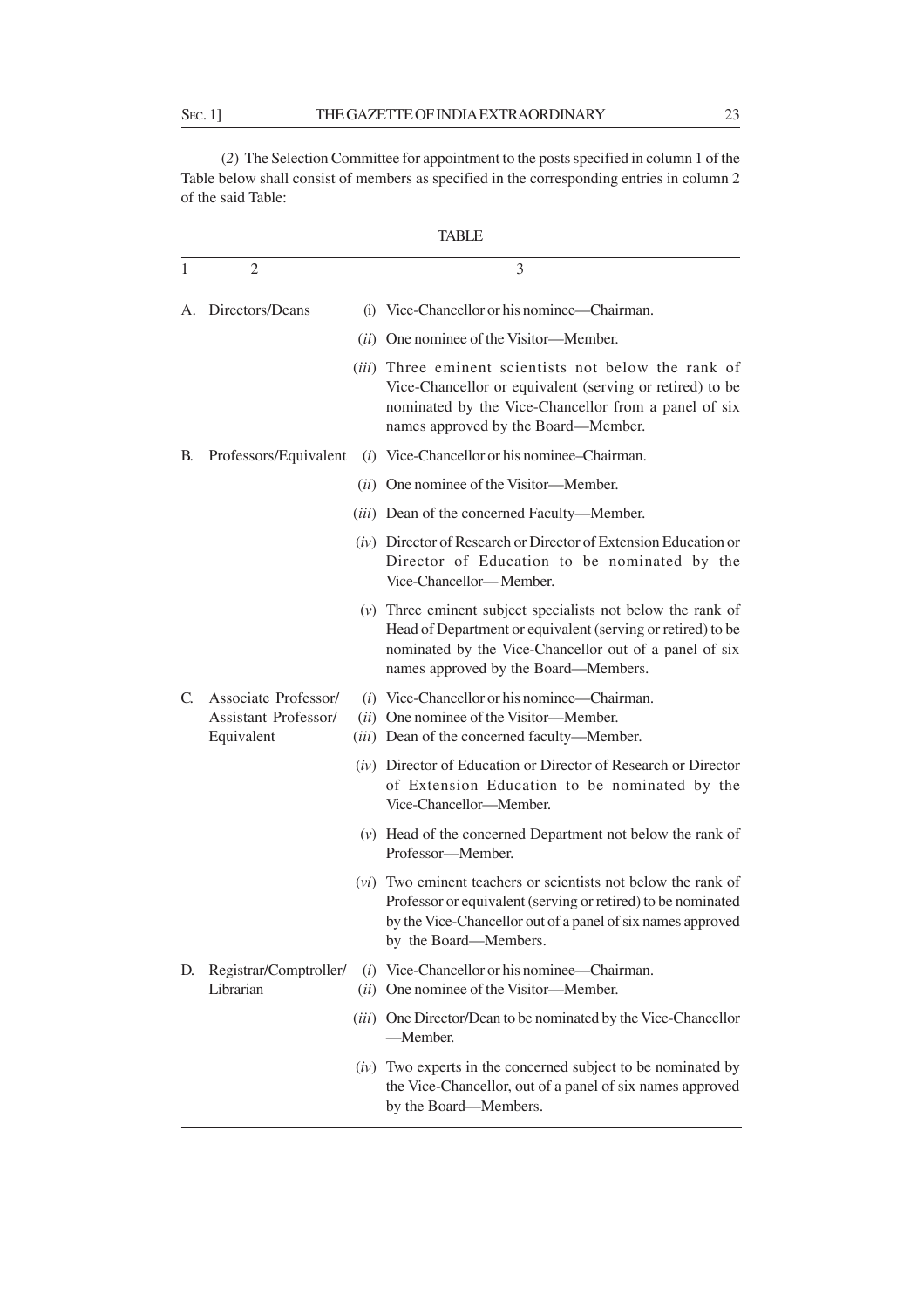(*3*) The Vice-Chancellor, or in his absence, his nominee shall preside at the meetings of the Selection Committee:

Provided that the meetings of the Selection Committee shall be fixed after prior consultation with the nominees of the Visitor:

Provided further that the proceedings of the Selection Committee shall not be valid unless at least two members, not in the service of the University are present in the meeting.

(*4*) The meeting of the Selection Committee shall be convened by the Vice-Chancellor or in his absence by his nominee.

(*5*) The procedure to be followed by the Selection Committee in making recommendations shall be decided by the Committee prior to the interview.

(*6*) If the Board is unable to accept the recommendations made by the Selection Committee, it shall record its reasons and submit the case to the Visitor for final orders.

(*7*) Appointments to temporary posts shall be made in the manner indicated below:—

(*i*) the Vice-Chancellor shall have the authority to appoint a person on *ad hoc* basis for a period not exceeding six months extendable by a further period of six months with the approval of the Board:

Provided that if the Vice-Chancellor is satisfied that in the interest of work it is necessary to fill the vacancy, the appointment may be made on a purely temporary basis by the local Selection Committee referred to in sub-clause (*ii*) for the period not exceeding six months;

(*ii*) if the temporary vacancy is for a period less than one year, an appointment to such vacancy shall be made on the recommendation of the local Selection Committee consisting of the Dean of the college concerned, the Head of the Department and a nominee of the Vice-Chancellor:

Provided that if the same person holds the offices of the Dean and the Head of the Department, the Selection Committee may contain two nominees of the Vice-Chancellor:

 Provided further that in case of sudden casual vacancies of teaching posts caused by death or any other reason, the Dean may, in consultation with the Head of the Department concerned, make a temporary appointment for one month and report to the Vice-Chancellor and the Registrar about such appointment;

(*iii*) no teacher appointed temporarily shall, if he is not recommended by the regular Selection Committee for appointment under the Statutes, be continued in service on such temporary employment, unless he is subsequently selected by the local Selection Committee or the regular Selection Committee, for a temporary or permanent appointment, as the case may be.

(*8*) Mode of constitution of the Selection Committee for non-academic staff, not prescribed in the Statutes, shall be prescribed by the Ordinances.

### *Special mode of appointment*

19. (*1*) Notwithstanding anything contained in Statute 18, the Board may invite a person of high academic distinction and professional attainments to accept a post of Professor or Associate Professor or any other academic post in the University, as the case may be, on such terms and conditions as it deems fit, and on the person agreeing to do so, appoint him to the post.

(*2*) The Board may appoint a teacher or any other academic staff working in any other University or organisation for undertaking a joint project in accordance with the manner laid down in the Ordinances.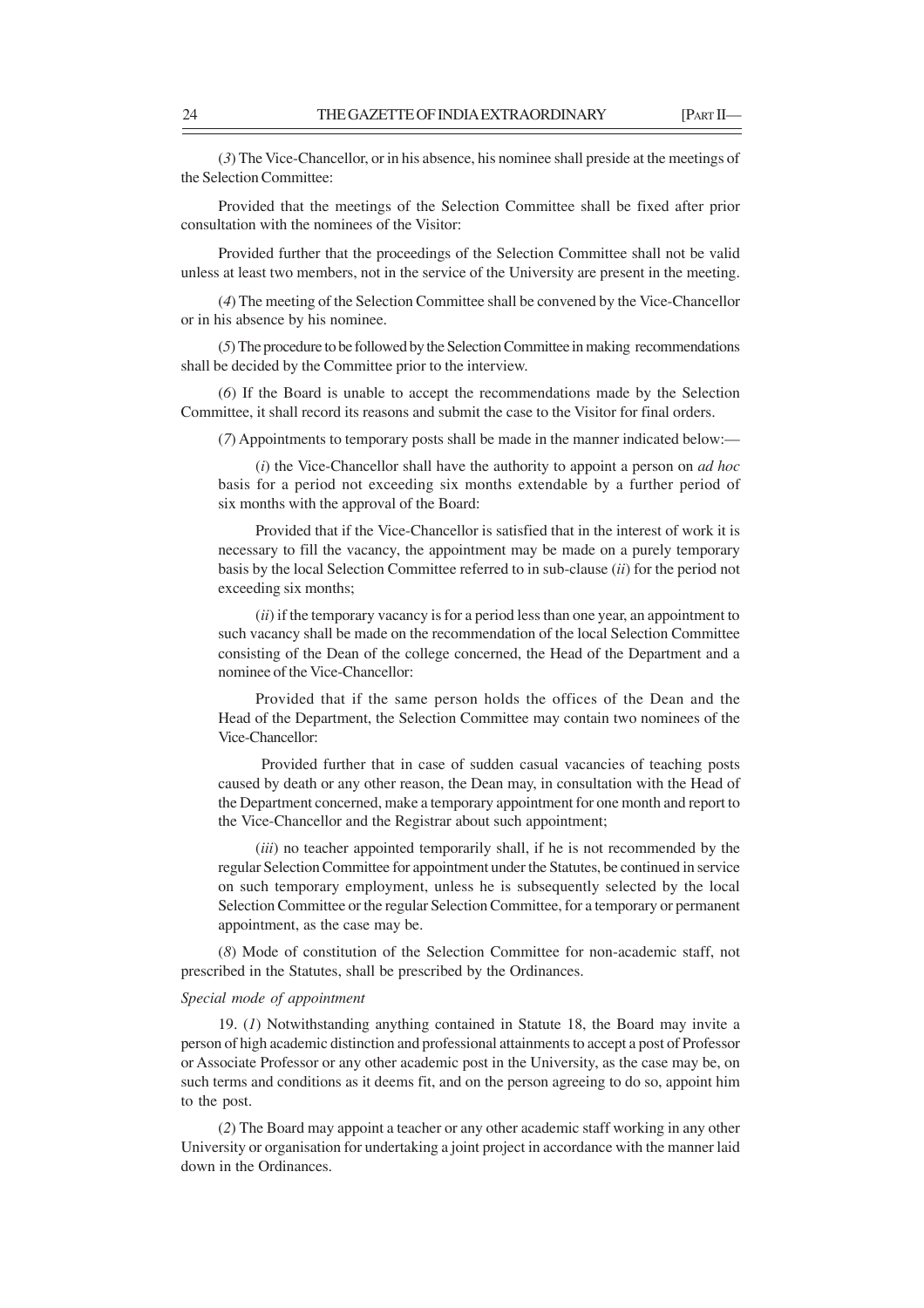#### *Appointment for a fixed tenure*

20. The Board may appoint a person selected in accordance with the procedure laid down in Statute 18 for a fixed tenure on such terms and conditions as it deems fit.

## *Qualifications of Director, Dean, Professor, etc.*

 21. (*1*) Qualifications of Director, Dean, Professor, Associate Professor and Assistant Professor of different Faculties and their equivalents in Research and Extension Education shall be as prescribed by the Ordinances.

(*2*) Qualification of non-academic staff shall be prescribed by the Ordinances.

#### *Committees*

22. (*1*) The authorities of the University specified in section 16 may appoint as many standing or special Committees as it may deem fit, and may appoint to such committees persons who are not members of such authority.

(*2*) Any such Committee appointed under clause (*1*) may deal with any subject delegated to it subject to confirmation by the authority appointing it.

*Terms and conditions of service and code of conduct of the teachers, etc.*

23. (*1*) All the teachers and other academic staff of the University shall, in the absence of any agreement to the contrary, be governed by the terms and conditions of service and code of conduct as are specified in the Statutes, the Ordinances and the Regulations.

(*2*) Every teacher and other staff of the University shall be appointed on a written contract, the term of which shall be prescribed by the Ordinances.

(*3*) A copy of every contract referred to in clause (*2*) shall be deposited with the Registrar.

### *Terms and conditions of service and code of conduct of other employees*

24. All the non-academic employees of the University, shall in the absence of any contract to the contrary, be governed by the terms and conditions of service and code of conduct as are specified in the Statutes, the Ordinances and the Regulations as made from time to time.

#### *Seniority list*

25. (*1*) Whenever, in accordance with the Statutes, any person is to hold an office or be a member of an authority of the University by rotation according to seniority, such seniority shall be determined according to the length of continuous service of such person in his grade and, in accordance with such other principles as the Board may, from time to time, prescribe.

(*2*) It shall be the duty of the Registrar to prepare and maintain, in respect of each class of persons to whom the provisions of these Statutes apply, a complete and up-to-date seniority list in accordance with the provisions of clause (*1*).

(*3*) If two or more persons have equal length of continuous service in a particular grade or the relative seniority of any persons is otherwise in doubt, the Registrar may, on his own motion and shall, at the request of any person, submit the matter to the Board whose decision thereon shall be final.

### *Removal of employees of the University*

26. (*1*) Where there is an allegation of misconduct against a teacher, a member of the academic staff or other employee of the University, the Vice-Chancellor, in the case of the teacher or member of the academic staff and the authority competent to appoint (hereinafter referred to as the appointing authority) in the case of other employee, may, by order in writing, place such teacher, member of the academic staff or other employee, as the case may be, under suspension and shall forthwith report to the Board, the circumstances in which the order was made:

Provided that the Board may, if it is of the opinion, that the circumstances of the case do not warrant the suspension of the teacher or a member of the academic staff, revoke such order.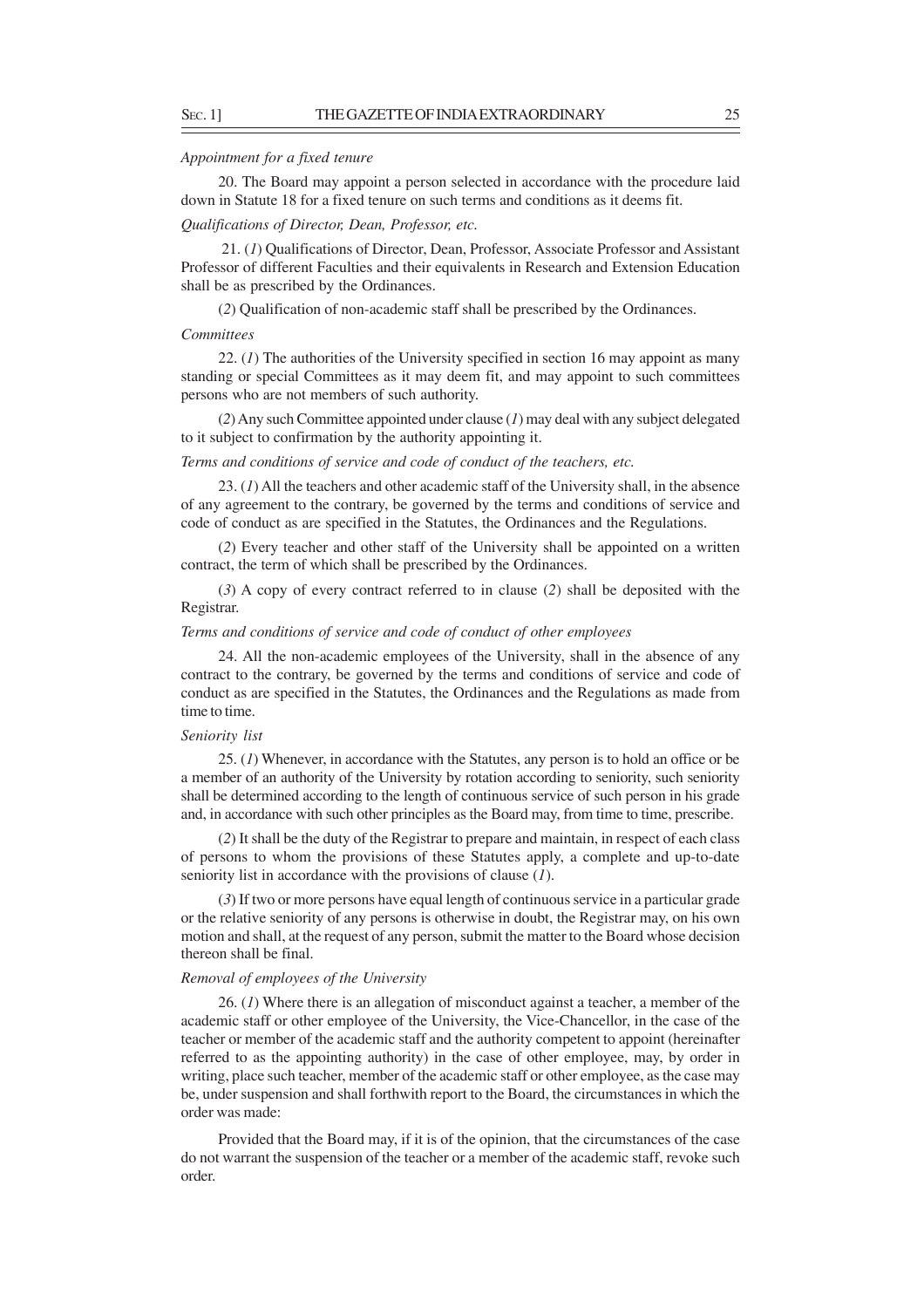(*2*) Notwithstanding anything contained in the terms of the contract of appointment or of any other terms and conditions of service of the employees, the Board in respect of teacher and other academic staff and the appointing authority, in respect of other employees, shall have the power to remove a teacher or a member of the academic staff, or other employees, as the case may be, on grounds of misconduct.

(*3*) Save as aforesaid, the Board or the appointing authority, as the case may be, shall not be entitled to remove any teacher, member of the academic staff or other employee except for a good cause and after giving three months, notice or on payment of three months salary in lieu thereof.

(*4*) No teacher, member of the academic staff or other employee shall be removed under clause (*2*) or clause (*3*) unless he has been given a reasonable opportunity of showing cause against the action proposed to be taken in regard to him.

(*5*) The removal of a teacher, member of the academic staff or other employee shall take effect from the date on which the order of removal is made:

Provided that where the teacher, member of the academic staff or other employee is under suspension at the time of his removal, such removal shall take effect from the date on which he was placed under suspension.

(*6*) Notwithstanding anything contained in the foregoing provisions of this Statute, a teacher, member of the academic staff or other employee may resign,—

(*a*) if he is a permanent employee, only after giving three months' notice in writing to the Board or the appointing authority, as the case may be, or by paying three months' salary in lieu thereof;

(*b*) if he is not a permanent employee, only after giving one month's notice in writing to the Board or, the appointing authority, as the case may be, or by paying one months' salary in lieu thereof:

 Provided that such resignation shall take effect only on the date from which the resignation is accepted by the Board or the appointing authority, as the case may be.

#### *Honorary degrees*

27. (*1*) The Board may, on the recommendation of the Academic Council and by a resolution passed by a majority of not less than two-thirds of the members present and voting, make proposals to the Visitor for the conferment of honorary degrees:

Provided that in case of emergency, the Board may, on its own motion, make such proposals.

(*2*) The Board may, by a resolution passed by a majority of not less than two-thirds of the members present and voting, withdraw, with the previous sanction of the Visitor, any honorary degree conferred by the University.

## *Withdrawal of degrees, etc.*

28. The Board may, by a special resolution passed by a majority of not less than twothirds of the members present and voting, withdraw any degree or academic distinction conferred on, or any certificate or diploma granted to, any person by the University for good and sufficient cause:

Provided that no such resolution shall be passed until a notice in writing has been given to that person calling upon him to show cause within such time as may be specified in the notice why such a resolution should not be passed and until his objections, if any, and any evidence he may produce in support of them, have been considered by the Board.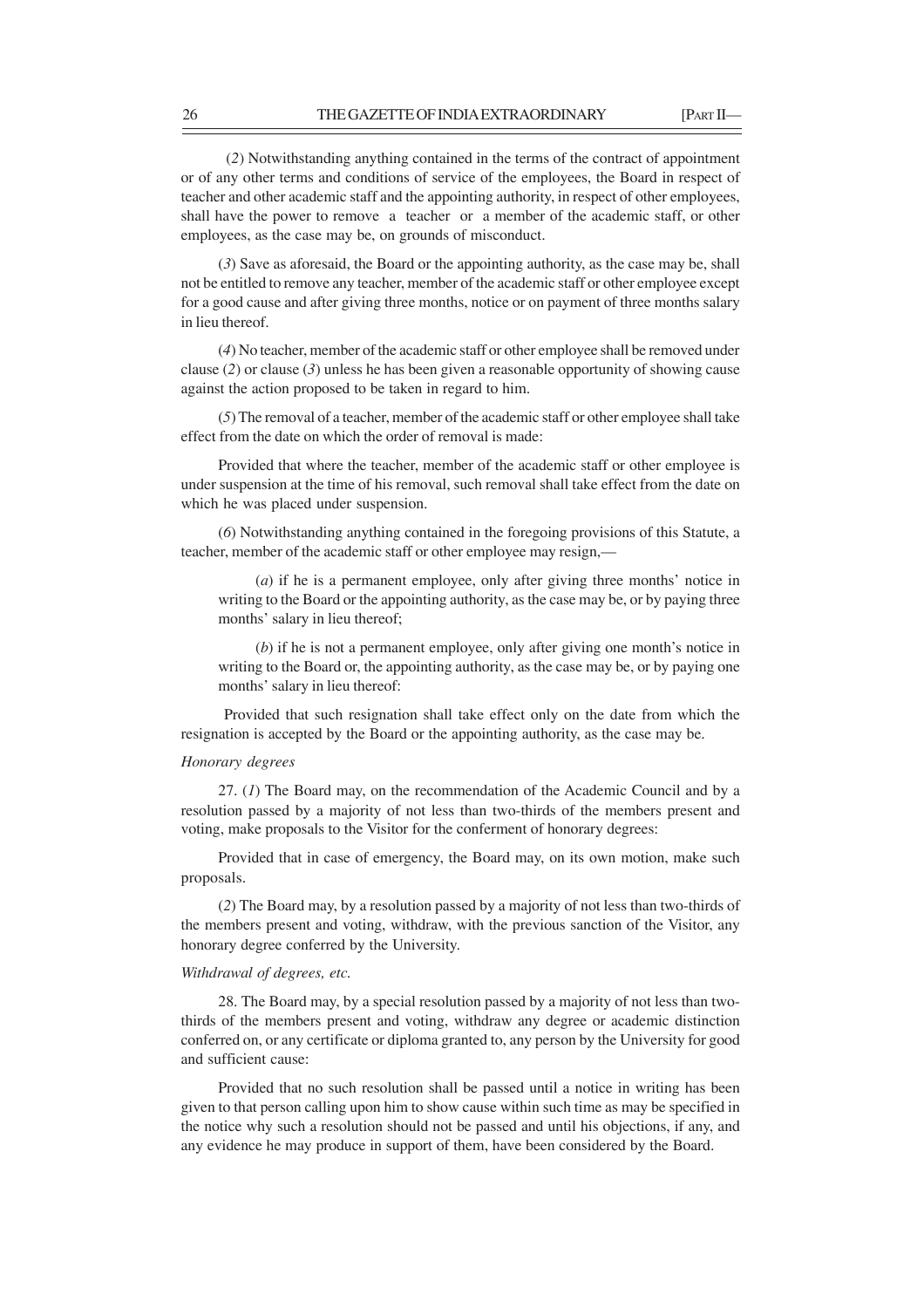#### *Maintenance of discipline among students of the University*

29. (*1*) All powers relating to discipline and disciplinary action in relation to students of the University shall vest in the Vice-Chancellor.

(*2*) The Vice-Chancellor may delegate all or any of his powers as he deems proper to such officers as he may specify in this behalf.

(*3*) Without prejudice to the generality of his powers relating to the maintenance of discipline and taking such action, as may seem to him appropriate for the maintenance of discipline, the Vice-Chancellor may, in exercise of his powers, by order, direct that any student or students be expelled, or rusticated, for a specified period, or be not admitted to a course or courses of study in a college, institution or Department of the University for a stated period, or be punished with fine for an amount to be specified in the order, or be debarred from taking an examination or examinations conducted by the University, college, institution or Department for one or more years, or that the results of the student or students concerned in the examination or examinations in which he or they have appeared be cancelled.

(*4*) The Dean of colleges, institutions and Heads of the teaching Departments in the University shall have the authority to exercise all such disciplinary powers over the students in their respective colleges, institutions and teaching Departments in the University as may be necessary for the proper conduct of such colleges, institutions and teaching in the Departments.

(*5*) Without prejudice to the powers of the Vice-Chancellor, the Deans and other persons specified in clause (*4*), detailed rules of discipline and proper conduct shall be made by the University. The Deans of the colleges, institutions and Heads of the teaching Departments in the University may also make the supplementary rules as they deem necessary for the aforesaid purposes.

(*6*) At the time of admission, every student shall be required to sign a declaration to the effect that he submits himself to the disciplinary jurisdiction of the Vice-Chancellor and other authorities of the University.

## *Maintenance of discipline among students of colleges, etc.*

30. All powers relating to discipline and disciplinary action in relation to the students of the college or an institution maintained by the University, shall vest in the Dean of the College or institution, as the case may be, in accordance with the procedure prescribed by the Ordinances.

#### *Convocations*

31. Convocations of the University for the conferring of the degrees or for other purposes shall be held in such manner as may be prescribed by the Ordinances.

### *Acting Chairman*

32. When no provision is made for a Chairman to preside over a meeting of any Committee or when the Chairman so provided for is absent, or the Vice-Chancellor has not in writing made any arrangement, the members shall elect one from among themselves to preside over meeting.

### *Resignation*

33. Any member, other than an *ex officio* member of the Board, Academic Council or any other authority of the University or any committee of such authority may resign by letter addressed to the Registrar and the resignation shall take effect as soon as such letter is received by the Registrar.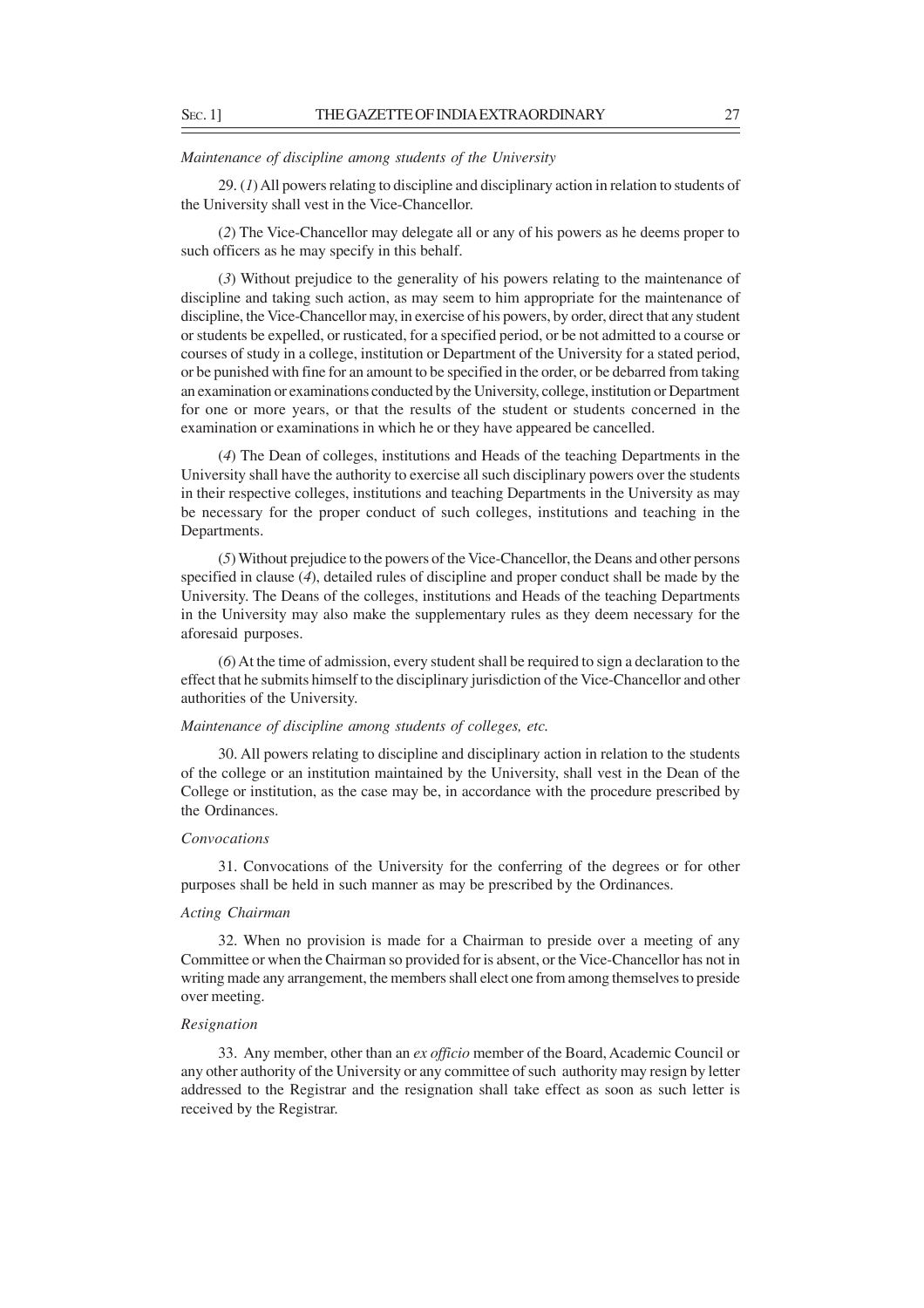#### *Disqualifications*

34. (*1*) A person shall be disqualified for being chosen as, and for being, a member of any of the authorities of the University,—

(*i*) if he is of unsound mind;

(*ii*) if he is an undischarged insolvent;

(*iii*) if he has been convicted by a court of law of an offence involving moral turpitude and sentenced in respect thereof to imprisonment for a period of not less than six months.

(*2*) If any question arises as to whether a person is or has been subjected to any of the disqualifications mentioned in clause (*1*), the question shall be referred to the Visitor and his decision thereon shall be final and no suit or other proceedings shall lie in any civil court against such decision.

### *Residence condition for membership and office*

35. Notwithstanding anything contained in the Statutes, a person who is not ordinarily resident in India shall not be eligible to be an officer of the University or a member of any authority of the University.

#### *Membership of authorities by virtue of membership of other bodies*

36. Notwithstanding anything contained in the Statutes, a person who holds any post in the University or is a member of any authority of the University in his capacity as a member of a particular authority or as the holder of a particular appointment shall hold such office or membership only for so long as he continues to be a member of that particular authority or the holder of that particular appointment, as the case may be.

#### Alumni *Association*

37. (*1*) There shall be an *Alumni* Association for the University.

(*2*) The subscription for membership of the *Alumni* Association shall be prescribed by the Ordinances.

(*3*) No member of the *Alumni* Association shall be entitled to vote or stand for election unless he has been a member of the said Association for at least one year prior to the date of the election and is a degree holder of the University of at least five years standing:

Provided that the condition relating to the completion of one year's membership shall not apply in the case of the first election.

### *Students' Council*

38. (*1*) There shall be, in each College of the University, a Students' Council for each academic session for the purpose of making recommendations to the authorities of the University with regard to various activities relating to students welfare, including games, sports, dramatics, debates, cultural activities, etc., and such Council shall consist of:—

(*i*) the Dean of the College-Chairperson;

- (*ii*) all Hostel Wardens;
- (*iii*) Campus Estate Officer;

(*iv*) five Heads of the Departments to be nominated by the Dean;

(*v*) Hostel Prefects;

(*vi*) one student from each class or year who has secured the Highest Overall Grade Point Average (OGPA) in the previous academic session;

(*vii*) Students Welfare Officer—Member-Secretary.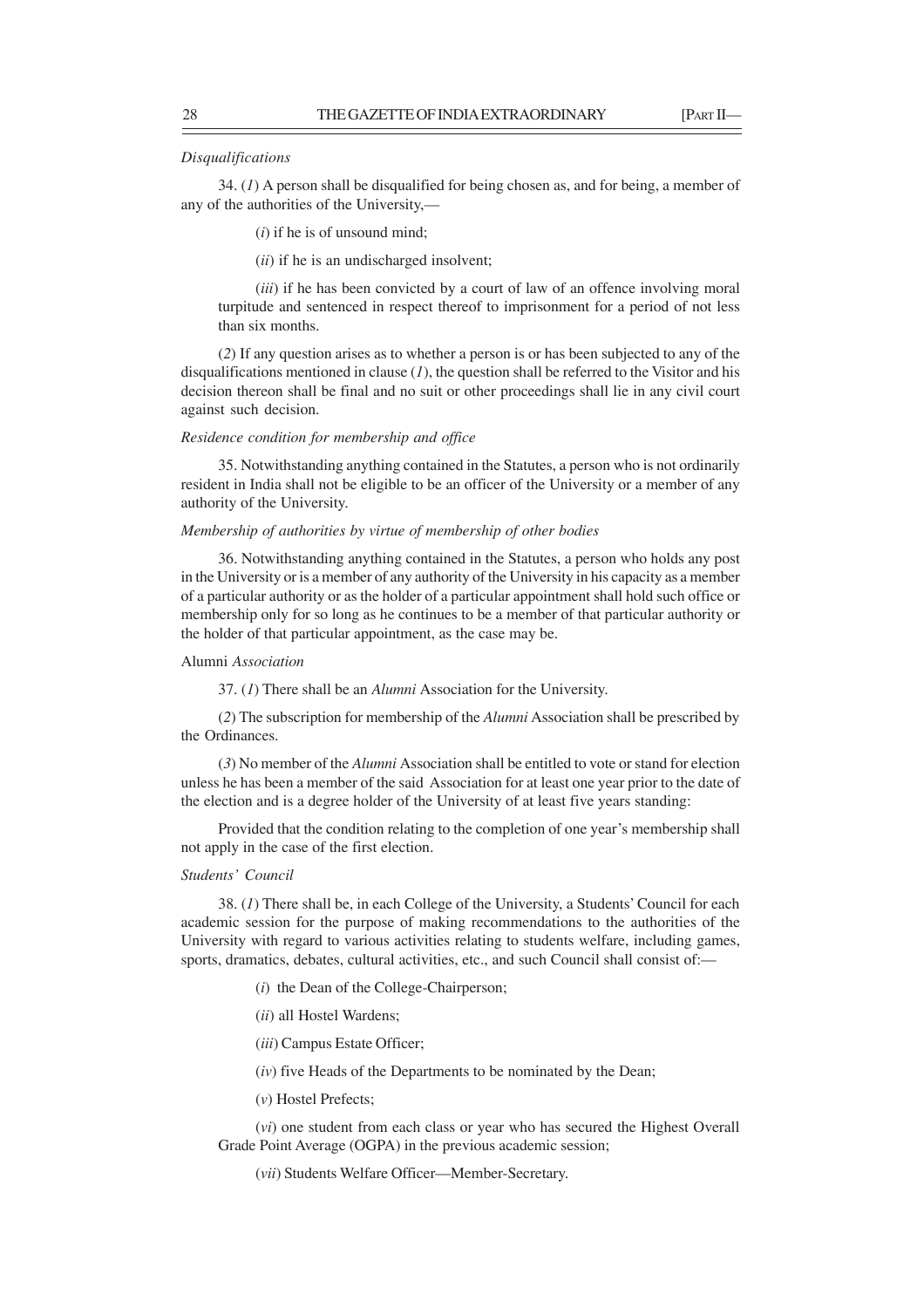(*2*) The Students Council shall meet at least once in each semester.

#### *Ordinances how made*

39. (*1*) The first Ordinances made under sub-section (*2*) of section 27 may be amended or repealed at any time by the Board in the manner specified below.

(*2*) No Ordinances in respect of the matters enumerated in section 27, other than those enumerated in clause (*n*) of sub-section (*1*) thereof shall be made by the Board unless a draft of such Ordinance has been proposed by the Academic Council.

(*3*) The Board shall not have power to amend any draft of any Ordinance proposed by the Academic Council under clause (*2*), but may reject the proposal or return the draft to the Academic Council for reconsideration either in whole or in part, together with any amendment which the Board may suggest.

(*4*) Where the Board has rejected or returned the draft of an Ordinance proposed by the Academic Council, the Academic Council may consider the question afresh and in case the original draft is reaffirmed by a majority of not less than two-thirds of the members present and voting and more than half the total number of members of the Academic Council, the draft may be sent back to the Board which shall either adopt it or refer it to the Visitor whose decision shall be final.

(*5*) Every Ordinance made by the Board shall come into effect immediately.

(*6*) Every Ordinance made by the Board shall be submitted to the Visitor within two weeks from the date of its adoption. The Visitor shall have the power to direct the University within four weeks of the receipt of the Ordinance to suspend the operation of any such Ordinance and he shall, as soon as possible, inform the Board about his objection to the proposed Ordinance. The Visitor may, after receiving the comments of the University, either withdraw the order suspending the Ordinance, or disallow the Ordinance and his decision shall be final.

#### *Regulations*

40. (*1*)The authorities of the University may make Regulations consistent with the Act, the Statutes and the Ordinances for the following matters, namely:—

(*i*) laying down the procedure to be observed at their meeting and the number of members required to form a quorum;

(*ii*) providing for all matters which are required by the Act, the Statutes or the Ordinances to be specified by the Regulations;

(*iii*) providing for all other matters concerning such authority or committees appointed by them and not provided for by the Act, the Statutes or the Ordinances.

(*2*) Every authority of the University shall make Regulations providing for the giving of notice to the members of such authorities of the dates of meetings and of the business to be considered at meetings and for the keeping of a record of the proceedings of meetings.

(*3*) The Board may direct the amendment in such manner as it may specifiy of any Regulation made under the Statutes or the annulment of any such Regulation.

### *Delegation of Powers*

41. Subject to the provisions of the Act and the Statutes, any officer or authority of the University may delegate his or its power to any other officer or authority or person under his or its respective control and subject to the condition that overall responsibility for the exercise of the powers so delegated shall continue to vest in the officer or authority delegating such powers.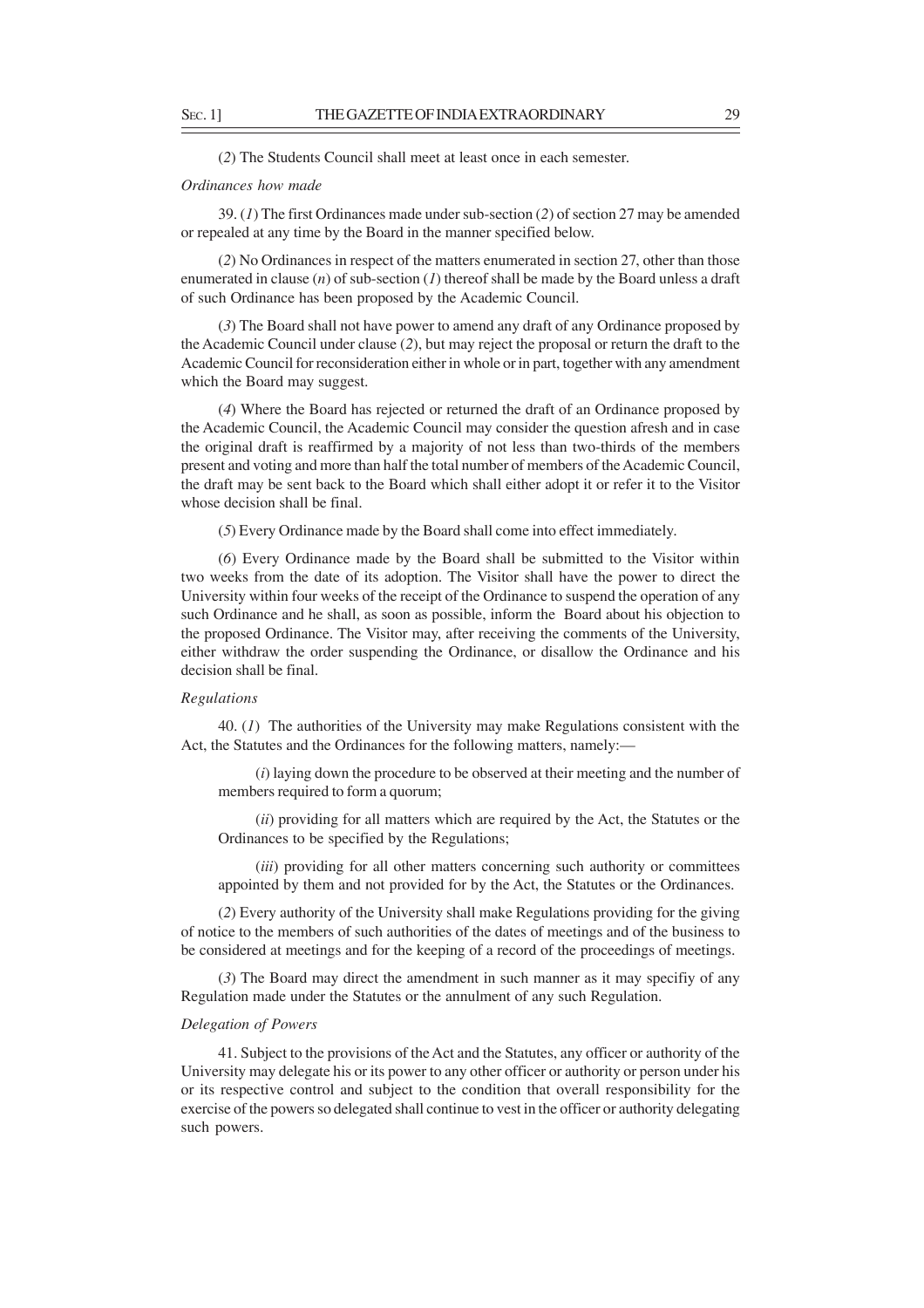## *Collaboration with other Institution and Organisations*

42. The University shall have the authority to enter into an agreement through a Memorandum of Understanding with any research and/or academic institution of higher learning to conduct collaborative Post Graduate Research Programme to fulfil the partial requirement for the award of Master's and Ph.D. degrees of the University.

#### *Constitution and Function of Research Council*

43. (*1*) There shall be a Research Council of the University to exercise general supervision over the research policies and programmes of the University in the area of Agriculture and allied disciplines. The Research Council shall consist of the following members, namely:—

(*i*) the Vice-Chancellor—Chairman;

(*ii*) Director of Extension Education—Member;

(*iii*) Director of Education—Member;

(*iv*) all Deans of the colleges of the University—Members;

(*v*) nominees of the State Governments not below the rank of Director—Members;

(*vi*) all co-ordinators of the Research teams of the University—Members;

(*vii*) two eminent agricultural scientists to be nominated by the Vice-Chancellor for three years—Members;

(*viii*) Director of Research—Member-Secretary.

(*2*) The Research Council shall meet at least once in a year.

(*3*) One-third members of the Research Council shall form a quorum for the meeting of the Research Council.

(*4*) If a vacancy occurs due to resignation or otherwise the same shall be filled up for the remaining period.

#### *Constitution and function of the Extension Education Council*

44. (*1*) There shall be an Extension Education Council of the University to exercise general supervision over the extension education policies and programmes of the University in the area of Agriculture and allied disciplines. The Extension Education Council shall consist of the following members, namely:—

(*i*) the Vice-Chancellor—Chairman;

(*ii*) Director of Research—Member;

(*iii*) Director of Education—Member;

(*iv*) all Deans of the colleges of the University—Members;

(*v*) nominees of the State Governments not below the rank of Director—Members;

(*vi*) farmers representatives from Bundelkhand and one woman social worker to be nominated by the Vice-Chancellor for a term of three years—Members;

(*vii*) two eminent scientists from outside the University to be nominated by the Vice-Chancellor for two years—Members;

(*viii*) Director of Extension Education—Member-Secretary.

(*2*) The Extension Education Council shall meet at least once in a year.

 (*3*) One-third members of the Extension Education Council shall form a quorum for the meeting of the Extension Education Council.